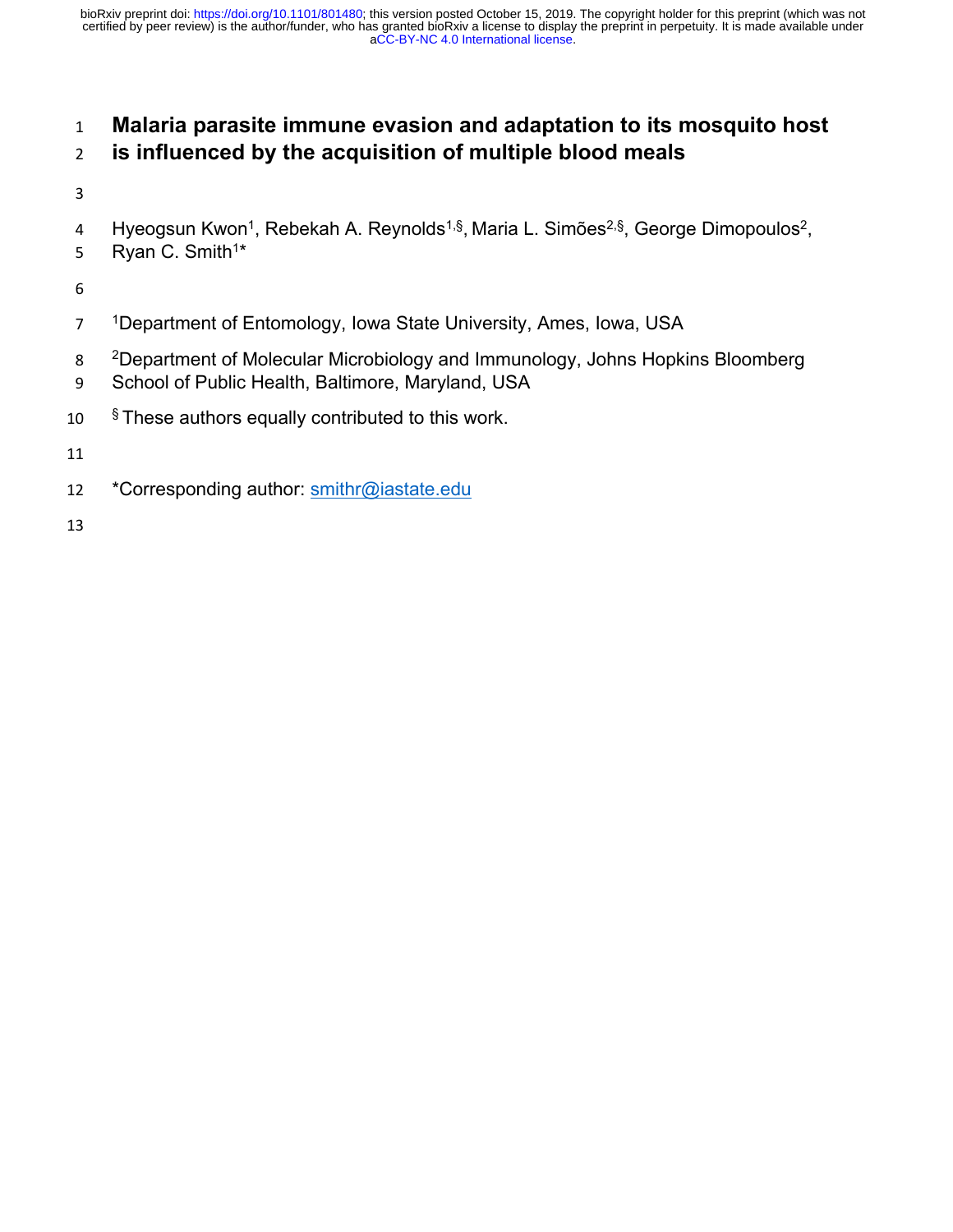# **Abstract**

 A minimum of two blood meals are required for a mosquito to acquire and transmit malaria, yet *Anopheles* mosquitoes frequently obtain additional blood meals during their adult lifespan. To determine the impact of subsequent blood-feeding on parasite development in *Anopheles gambiae*, we examined rodent and human *Plasmodium* parasite infection with or without an additional non-infected blood meal. We find that an additional blood meal significantly reduces *P. berghei* immature oocyst numbers, yet does not influence mature oocysts that have already begun sporogony. This is in contrast to experiments performed with the human parasite, *P. falciparum*, where an additional blood meal does not affect oocyst numbers. These observations are reproduced when mosquitoes were similarly challenged with an artificial protein meal, suggesting that parasite losses are due to the physical distension of the mosquito midgut. We provide evidence that feeding compromises the integrity of the midgut basal lamina, enabling the recognition and lysis of immature *P. berghei* oocysts by the mosquito complement system*.* Moreover, we demonstrate that additional feeding promotes *P. falciparum* oocyst growth, suggesting that human malaria parasites exploit host resources provided with blood-feeding to accelerate their growth. This contrasts experiments with *P. berghei*, where the size of surviving oocysts is independent of an additional blood meal. Together, these data demonstrate differences in the ability of *Plasmodium* species to evade immune detection and adapt to utilize host resources at the oocyst stage, representing an additional, yet unexplored component of vectorial capacity that has important implications for transmission of malaria.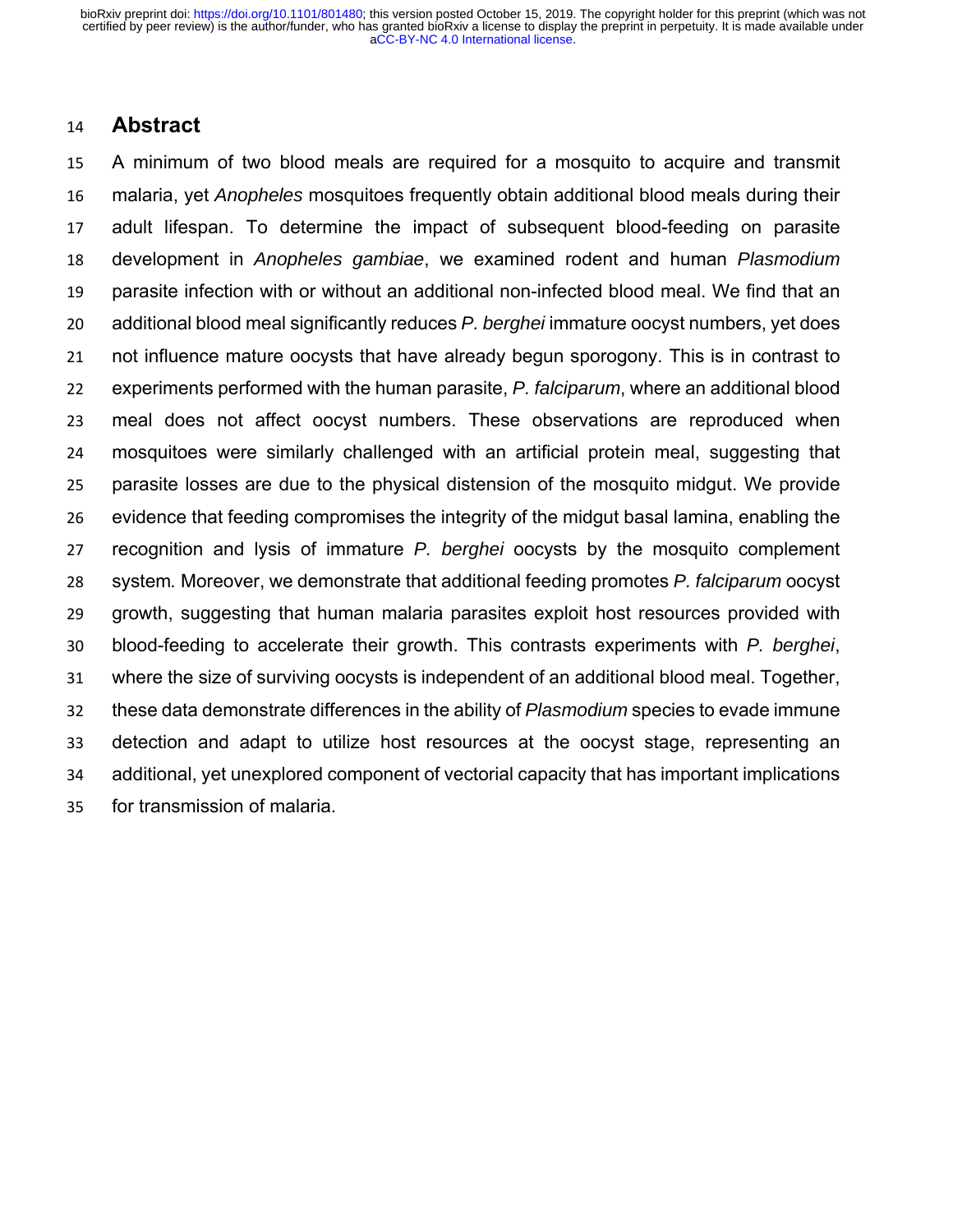# **Introduction**

 Blood-feeding is an inherent behavior of all hematophagous arthropods, providing nutritional resources for development or reproduction, while enabling the acquisition and transmission of a pathogen from one host to the next. This includes a number of arthropod-borne diseases that influence human health, most notably malaria, which causes more than 200 million infections and 400,000 deaths every year (WHO, 2018). Caused by *Plasmodium* parasites, malaria transmission requires the bite of an *Anopheles* mosquito, such that understanding the factors that influence vectorial capacity are integral to efforts to reduce malaria transmission.

 Following the ingestion of an infectious blood-meal, malaria parasites undergo substantial development in the mosquito host as they transition from gametes to a fertilized zygote, a motile ookinete, an oocyst, and a sporozoite capable of transmission to a new host (Smith et al., 2014). During this approximate two week period of development (referred to as the extrinsic incubation period, EIP), significant bottlenecks reduce parasite numbers at each of these respective *Plasmodium* stages (Smith et al., 2014). These losses are mediated in part by the mosquito innate immune system that target the *Plasmodium* ookinete or oocyst through distinct immune mechanisms (Gupta et al., 2009; Kwon and Smith, 2019; Kwon et al., 2017; Smith et al., 2015). However, for those parasites that are able to escape immune recognition, the impact of changes to mosquito physiology on the remainder of the parasite life cycle remains unknown. This includes nutritional stress (i.e.-starvation and dehydration) and the potential for multiple blood meals before *Plasmodium* sporozoites reach the salivary glands of the mosquito, which could significantly impact the EIP and the likelihood of transmission (Ohm et al., 2018).

 With the ability to complete a gonotrophic cycle approximately every three days, mosquitoes can feed multiple times during their lifespan. Therefore, the consequences of additional feeding behaviors following an initial infection are crucial to our understanding of malaria transmission. In limited studies, *Plasmodium*-infected mosquitoes were more likely to seek an additional blood-meal (Ferguson and Read, 2004), while others have demonstrated that additional feeding increased sporozoite infection of the mosquito salivary glands (Ponnudurai et al., 1989; Rosenberg and Rungsiwongse, 1991). However,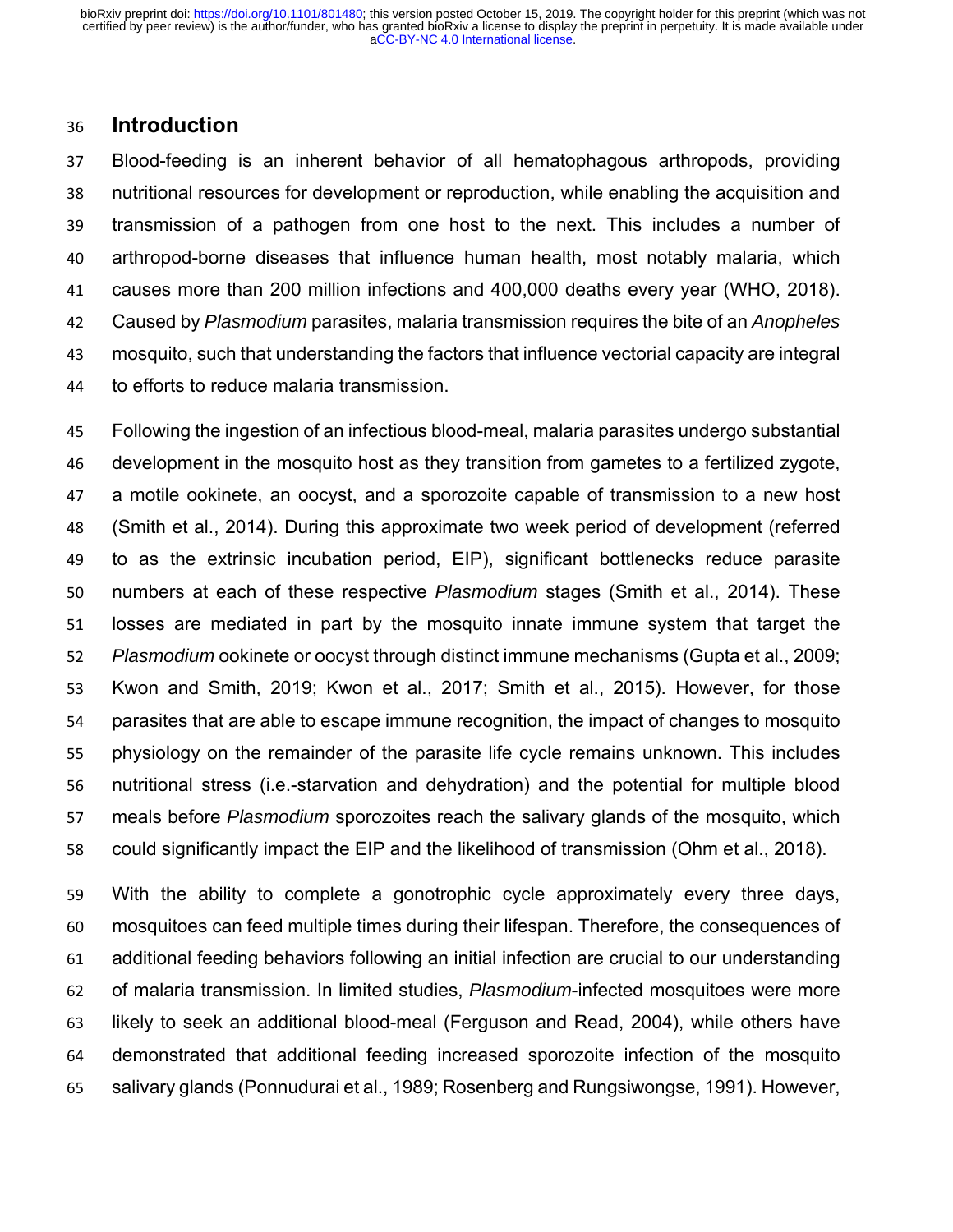the impacts of a blood-meal on developing *Plasmodium* parasites have not been fully explored.

 Herein, we examine the influence of an additional blood-meal on *Plasmodium* oocyst survival and development. Performing experiments with both rodent and human malaria parasites, we see distinct differences in parasite survival and growth in response to additional feeding. Our results suggest that *P. falciparum* oocysts have evolved mechanisms to evade immune detection and to capture host resources to facilitate their growth, arguing that an additional blood-meal increases the likelihood of malaria transmission. Therefore, these findings provide novel insight into the host-parasite interactions that determine vectorial capacity and define important new implications for the role of mosquito feeding behavior in the efficacy of malaria transmission.

# **Materials and Methods**

#### **Ethics statement**

 The protocols and procedures used in this study were approved by the Animal Care and Use Committee at Iowa State University (IACUC-18-228) and Johns Hopkins University (M006H300), with additional oversight from the Johns Hopkins School of Public Health Ethics Committee. Commercial anonymous human blood was used for parasite cultures and mosquito feeding experiments, therefore human consent was not required.

# **Mosquito rearing**

 *An*. *gambiae* mosquitoes of the Keele strain (Hurd et al., 2005; Ranford-Cartwright et al., 2016), as well as the TEP1 mutant and parental control X1 lines (Kwon et al., 2017; Smidler et al., 2013) were reared at 27°C with 80% relative humidity and a 14/10 hour light/dark cycle. At Iowa State University, larvae were fed fish flakes (Tetramin, Tetra), while adult mosquitoes were maintained on 10% sucrose solution and fed on commercial sheep blood for egg production. At the Johns Hopkins Bloomberg School of Public Health, larvae were reared on a diet of fish flakes and cat food, while adult mosquitoes were fed on anesthetized 6- to 8-week-old female Swiss Webster mice for egg production. The Keele colony at Iowa State was derived from the Keele colony at Johns Hopkins and has 94 been independently maintained for  $\sim$ 4 years.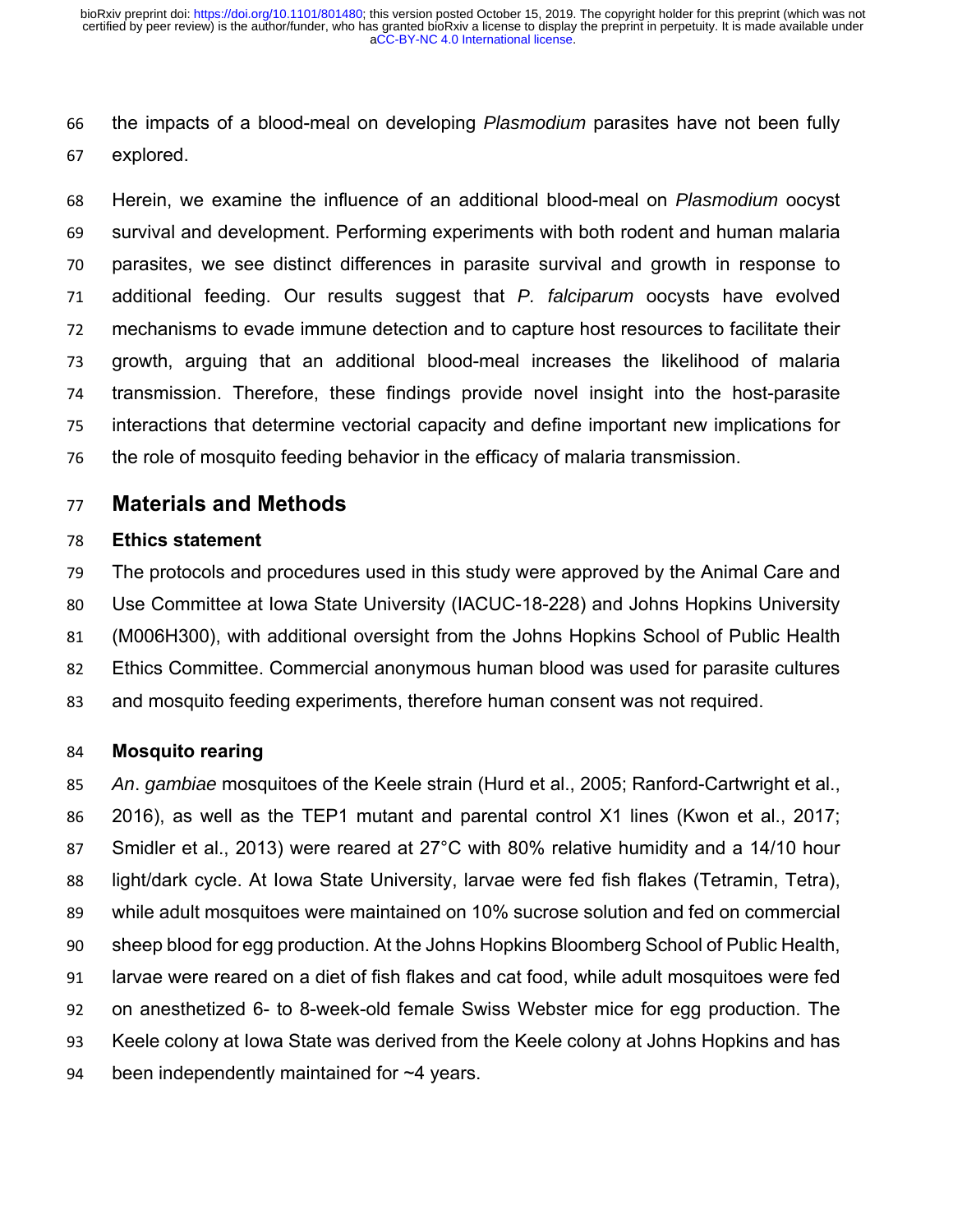#### *Plasmodium berghei* **infection**

 Female Swiss Webster mice were infected with *P*. *berghei*-mCherry strain as described previously (Kwon et al., 2017; Smith et al., 2015) and maintained at 19°C with 80% relative humidity and a 14/10 hour light/dark cycle. Malaria parasite infection was examined by dissecting individual mosquito midguts in PBS to perform counts of *Plasmodium* oocyst numbers by fluorescence microscopy (Nikon Eclipse 50i, Nikon) at either eight- or ten-days post-infection.

#### *Plasmodium falciparum* **infection**

 Three- to four-day-old female mosquitoes were fed through artificial membrane feeders on an NF54 *P. falciparum* gametocyte culture in human blood as previously (Simões et al., 2017). After removal of the unfed females, *P. falciparum*-infected *An. gambiae* females were maintained at 27°C on a 10% sucrose solution. Midguts were dissected in PBS and stained in 0.2% mercurochrome to determine oocyst numbers at eight- or ten- days post-infection using a light-contrast microscope. Images were captured using an optical microscope.

#### **Additional feeding challenge following** *Plasmodium* **infection**

 Naïve female mosquitoes (3- to 6-day old) were initially challenged with a *P. berghei*- infected mouse or a *P. falciparum*-infected blood meal. Infected mosquitoes were provided with an egg cup for oviposition, then separated into two groups, one of which was maintained on a 10% sucrose solution for the duration of the experiment. The second group was challenged with either defibrinated sheep blood, human blood, or a protein meal (consisting of 200 mg/mL of bovine serum albumin, 2 mM ATP, and 20% (v/v) food dye in 1XPBS) using a glass membrane feeder at either four- or eight-days post-infection to examine the effects of an additional feeding on early or mature oocysts.

 Additional experiments performed with the TEP1 mutant and X1 lines were similarly initially infected with *P. berghei*, then challenged with a naïve mouse at day 4 post- infection or maintained on a sucrose diet without receiving a second blood meal. Parasite numbers were evaluated by counting oocyst numbers at day 8 post-infection.

# **Measurement of basal lamina integrity using collagen hybridizing peptide (CHP)**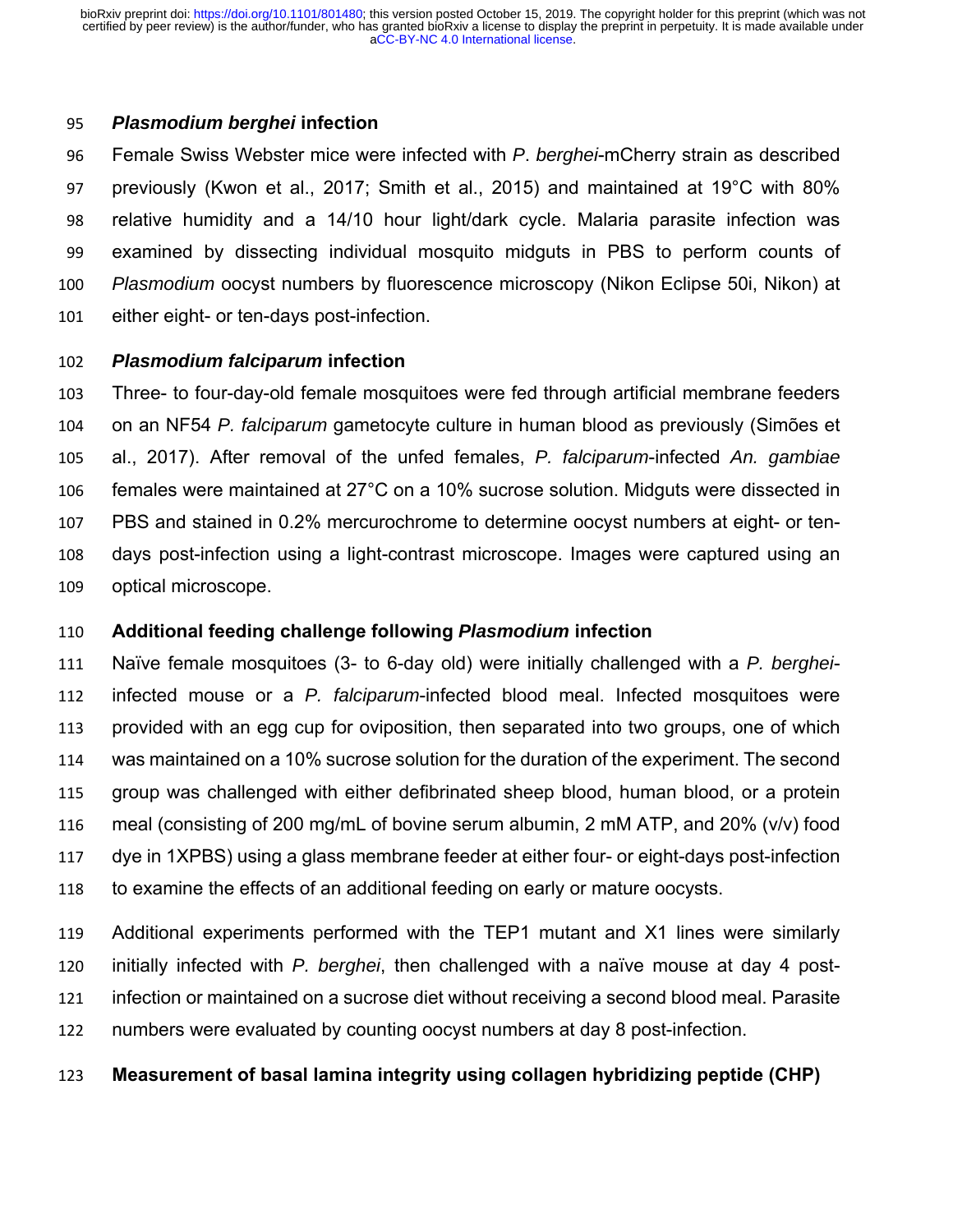Following blood or protein feeding, midguts were dissected from mosquitoes after feeding blood meal or a protein meal at 3, 6, 18, 24, and 48 hrs. Midguts from non-fed mosquitoes 126 served as negative control, while heat-treated midguts ( $70^{\circ}$ C for 10 min) were used as a positive control. After dissection, the blood or protein bolus was removed, washed in 1xPBS, then fixed with 2% glutaraldehyde and 2% paraformaldehyde in PBS at pH 7.4 (Electron Microscopy Sciences) for 3 h at 4°C. Following fixation, samples were washed three times in 1xPBS, then blocked overnight at 4°C in blocking buffer (5% bovine serum albumin in 1xPBS). To measure the potential disruption of collagen present on the midgut basal lamina, fluorescein conjugated collagen hybridizing peptide (CHP) (Echelon Biosciences) was diluted in 1xPBS (1:20; 5 µM). Before use, the CHP dilution was placed 134 on a heating block at 80°C for 10 min, then chilled on ice. CHP was added to the blocked midgut samples and incubated overnight at 4°C. Midguts were washed five times in PBS, then mounted with ProLong®Diamond Antifade mountant with DAPI (Life Technologies). Staining was visualized by fluorescence on a Nikon Eclipse 50i and captured using NIS Elements (Nikon) imaging software under the same exposure settings. Micrographs were used to quantify fluorescence across samples using Image J software (Schneider et al., 2012).

#### **Immunofluorescence assays**

 Mosquitoes previously infected with *P. berghei* were either maintained on 10% sucrose or fed on defibrinated sheep blood at day 4 post-infection. Midguts were dissected from ~24 h after additional blood feeding or from non-challenged mosquitoes. Midguts sheets were prepared, removing the blood bolus. Midgut samples were washed in 1xPBS before fixation in 4% PFA for 1 hour at RT. To examine basal lamina integrity based on staining of the oocyst capsule, midgut samples were washed three times in 1x PBS then blocked overnight in 1% bovine serum albumin (BSA)/ 0.1% Triton X-100 in 1xPBS at 4°C. Midgut samples were incubated with mouse circumsporozoite protein (CSP, 1:500) and rabbit- TEP1 (1:500) primary antibodies overnight in blocking buffer (1% BSA/1xPBS) at 4°C. After washing in 1xPBS, midguts were incubated with Alexa Fluor 488 goat anti-mouse IgG (1:500, Thermo Fisher Scientific) and Alexa Fluor 568 goat anti-mouse IgG (1:500, Thermo Fisher Scientific) secondary antibodies in blocking buffer for 2 h at RT. Midguts were washed three times in 1xPBS, then mounted with ProLong®Diamond Antifade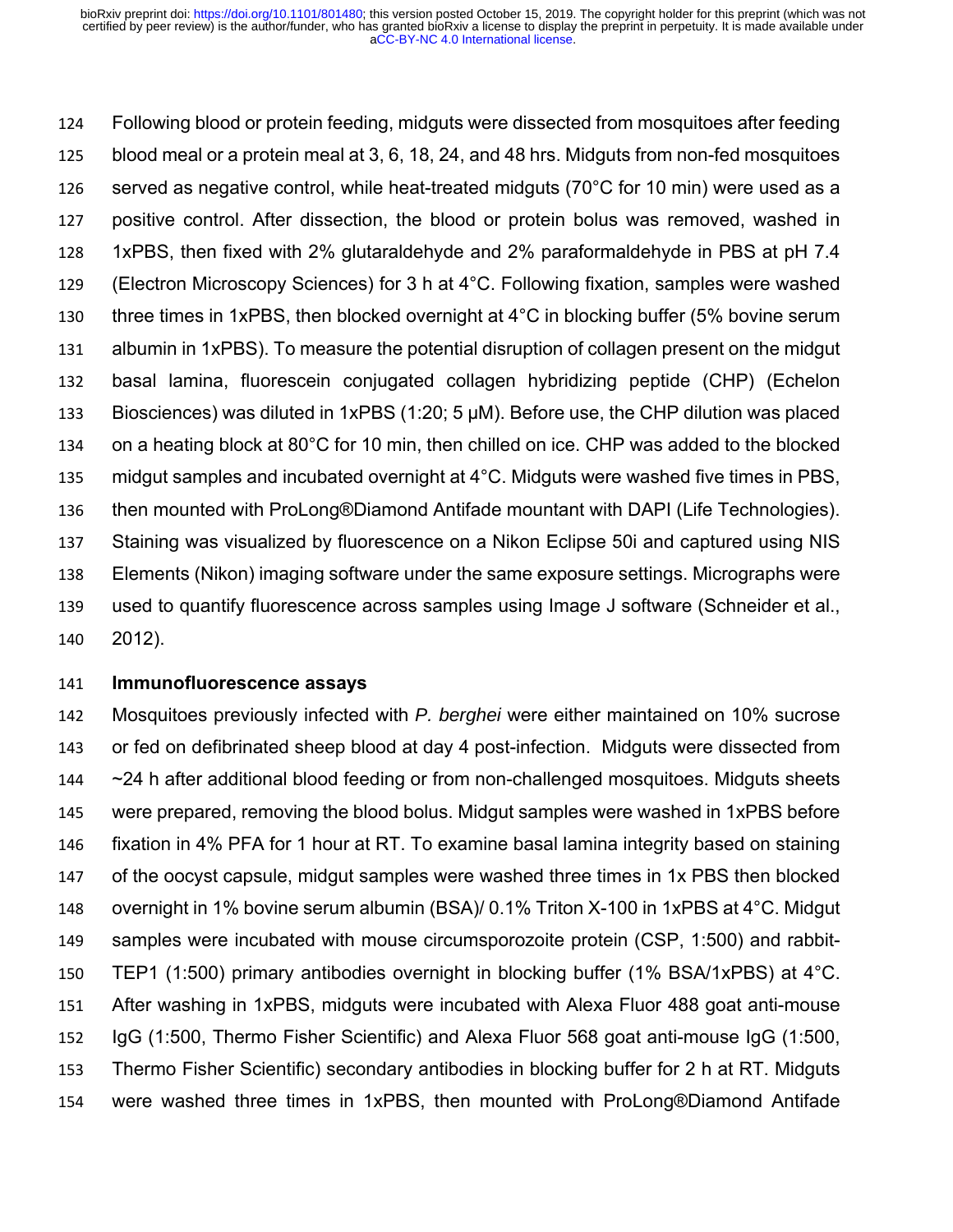mountant with DAPI for visualization. To quantify TEP1 positive oocysts, 20 oocysts were randomly selected from individual mosquito midguts and the percentage displaying 157 TEP1<sup>+</sup> positive oocysts was recorded. Data were compiled from two independent experiments.

#### **Results**

#### **Additional feeding differentially affects** *Plasmodium* **survival**

 To examine the effects of an additional blood meal on rodent malaria parasite infection, we first infected *An. gambiae* (Keele) with *Plasmodium berghei,* then maintained one cohort on sugar, while the second received a second, naive blood meal four days post- infection (Figure 1A). When oocyst numbers were examined at eight days post-infection, mosquitoes receiving a second blood meal displayed significantly reduced oocyst numbers when compared to those maintained on sugar alone after the initial infection (Figure 1B). To determine if this effect could be attributed to blood-feeding or the physical distention of the midgut that results from blood engorgement, we similarly challenged mosquitoes with *P. berghei* and maintained one cohort on sugar, while a second cohort was given a protein meal (2%BSA, 2mM ATP in 1xPBS) four days post-infection (Figure 1A). Following the additional protein feeding, oocyst numbers were similarly significantly reduced (Figure 1C). Based on the minimal components of a protein meal, we argue that the shared physical distention of the midgut of both treatments is responsible for this dramatic reduction in *P. berghei* numbers.

 Using a similar methodology, we also examined the influence of additional blood- or protein-meal on the infection of the human malaria parasite, *Plasmodium falciparum* (Figure 1D). However, an additional blood- or protein-meal did not influence *P. falciparum*  oocyst numbers (Figure 1E), suggesting that there are differences in the immune recognition and killing of these two *Plasmodium* species in the mosquito host.

 We also examined the temporal nature of an additional feeding, where mosquitoes infected with either *P. berghei* or *P. falciparum* received an additional blood-meal eight days post-infection (Figure 1F), a time in which developing oocysts have initiated sporogony (Smith and Barillas-Mury, 2016). At this stage of oocyst development, an additional blood meal does not influence *P. berghei* (Figure 1G) or *P. falciparum* (Figure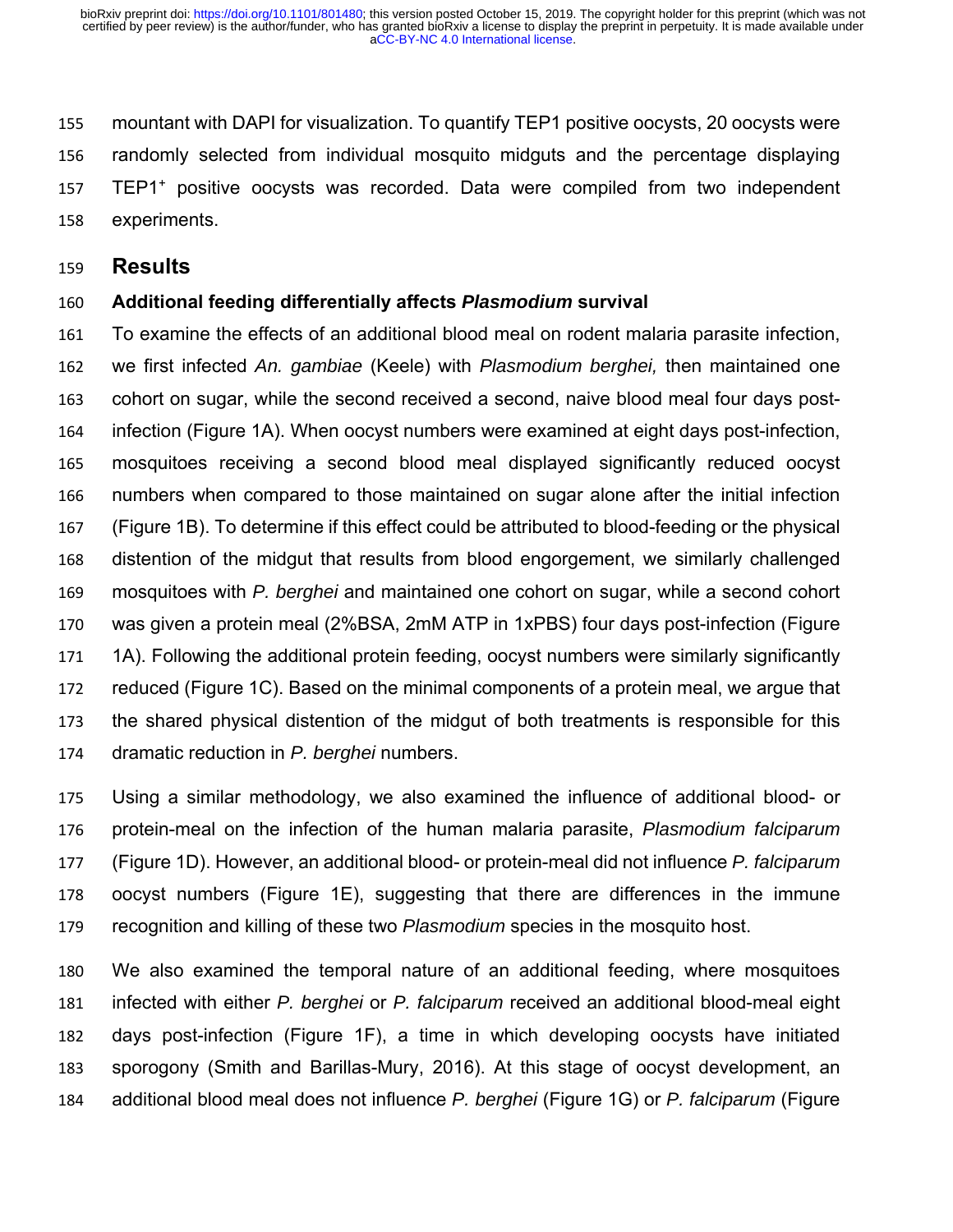1H) oocyst numbers, which suggests there is a temporal component that determines *P.* 

*berghei* losses.

# **Blood- and protein-feeding degrade the midgut basal lamina**

 *Plasmodium* oocysts develop in the space between the midgut epithelium and the midgut basal lamina (Smith and Barillas-Mury, 2016), providing protection from the cellular or humoral components of the mosquito immune system. To examine if an additional blood- or protein-meal could influence the integrity of the basal lamina, we utilized a collagen hybridizing peptide (CHP) that specifically binds unfolded collagen chains, to serve as an indicator of tissue damage (Hwang et al., 2017). Collagen IV serves as a primary component of the midgut basal lamina (Arrighi and Hurd, 2002; Arrighi et al., 2005; Dong et al., 2017) that becomes degraded following blood-feeding (Dong et al., 2017). We demonstrate that CHP stains dissected midguts shortly after blood-or protein-feeding (Figure 2A), with the intensity of CHP staining reaching peak levels ~18hr after blood- (Figure 2B) or protein-feeding (Figure 2C), before being repaired shortly thereafter. Together, these results suggest the distention of the midgut and subsequent degradation of the basal lamina enable hemolymph immune components or host resources to interact with developing *Plasmodium* oocysts.

# **Additional feeding enables TEP1-mediated killing of** *P. berghei* **oocysts**

 Since an additional feeding during the immature stages of *P. berghei* oocyst development limits survival (Figure 1) and feeding degrades the midgut basal lamina (Figure 2), we hypothesized that the decrease in *P. berghei* numbers could be attributed to the increased access of circulating immune components in the hemolymph to recognize developing parasites. To address this question, we examined the ability of TEP1, a major determinant of mosquito vector competence (Blandin et al., 2004; Fraiture et al., 2009; Povelones et al., 2009), to recognize the newly exposed *P. berghei* parasites following blood-feeding. Using immunofluorescence assays, we demonstrate that TEP1 recognition of *P. berghei*  oocysts requires an additional blood-meal (Figure 3A), arguing that TEP1 may play an integral role in mediating these killing responses. We examined this further using a TEP1 knockout line of *An. gambiae* (Smidler et al., 2013), demonstrating that TEP1 is required for the losses in *P. berghei* oocyst numbers following an additional blood-feeding (Figure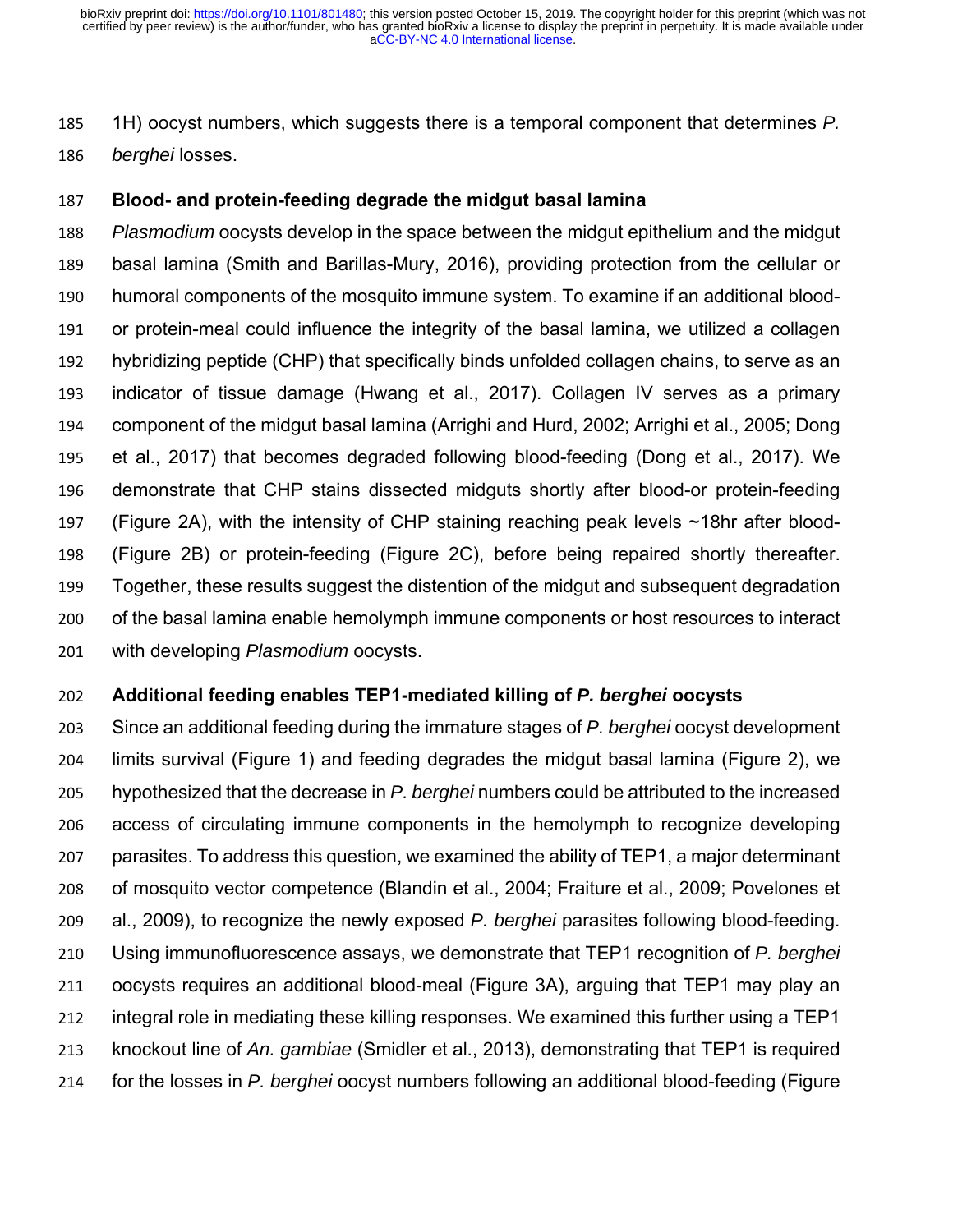3B). This argues that the degradation of the midgut basal lamina enables TEP1 to recognize and destroy *P. berghei* oocysts (Figure 3C), a stage of the parasite usually protected from mosquito complement recognition (Kwon et al., 2017; Smith et al., 2015).

#### *P. falciparum* **oocysts utilize host resources provided with an additional feeding**

 While an additional feeding does not limit human malaria parasite numbers unlike their rodent malaria counterparts (Figures 1 and 3), when evaluating oocyst numbers we noticed stark differences in parasite growth between *Plasmodium* species in the surviving oocysts (Figure 4). *P. falciparum* oocysts are significantly larger when mosquitoes receive an additional blood- or protein-meal when compared to mosquitoes maintained on sucrose alone after the infectious bloodmeal (Figure 4A), arguing that human malaria parasites are able to utilize host resources to accelerate their growth as previously suggested (Costa et al., 2018; Werling et al., 2019). Differences in oocyst size between blood- or protein-meal were not significant (Figure 4A). In contrast to these results with *P. falciparum*, similar experiments with *P. berghei* did not influence oocyst size (Figure 4B), suggesting that rodent malaria parasites are unable to utilize the extra mosquito host resources provided with an additional blood meal (summarized in Figure 4C). Taken together, our results support a model in which the human malaria parasite has evolved with its natural vector to evade immune recognition and to utilize host resources to increase the likelihood of its transmission.

# **Discussion**

 Studies of vectorial capacity in *Anopheles* have traditionally focused on measurements of *Plasmodium* oocyst or sporozoite numbers to evaluate the potential to transmit malaria. While insightful, these predominantly lab-based studies have not adequately addressed how mosquito physiology influences parasite survival and growth during the approximate 2-3 week extrinsic incubation period (EIP). Evidence suggests that larval nutrition (Shapiro et al., 2016) and temperature (Paaijmans et al., 2010; Shapiro et al., 2017) contribute to the EIP. Moreover, specific host-parasite interactions between different parasite and mosquito species have been suggested to influence vectorial capacity (Ohm et al., 2018; Simões et al., 2017), yet our current understanding of what defines these relationships remains limited. Since mosquitoes may feed multiple times during their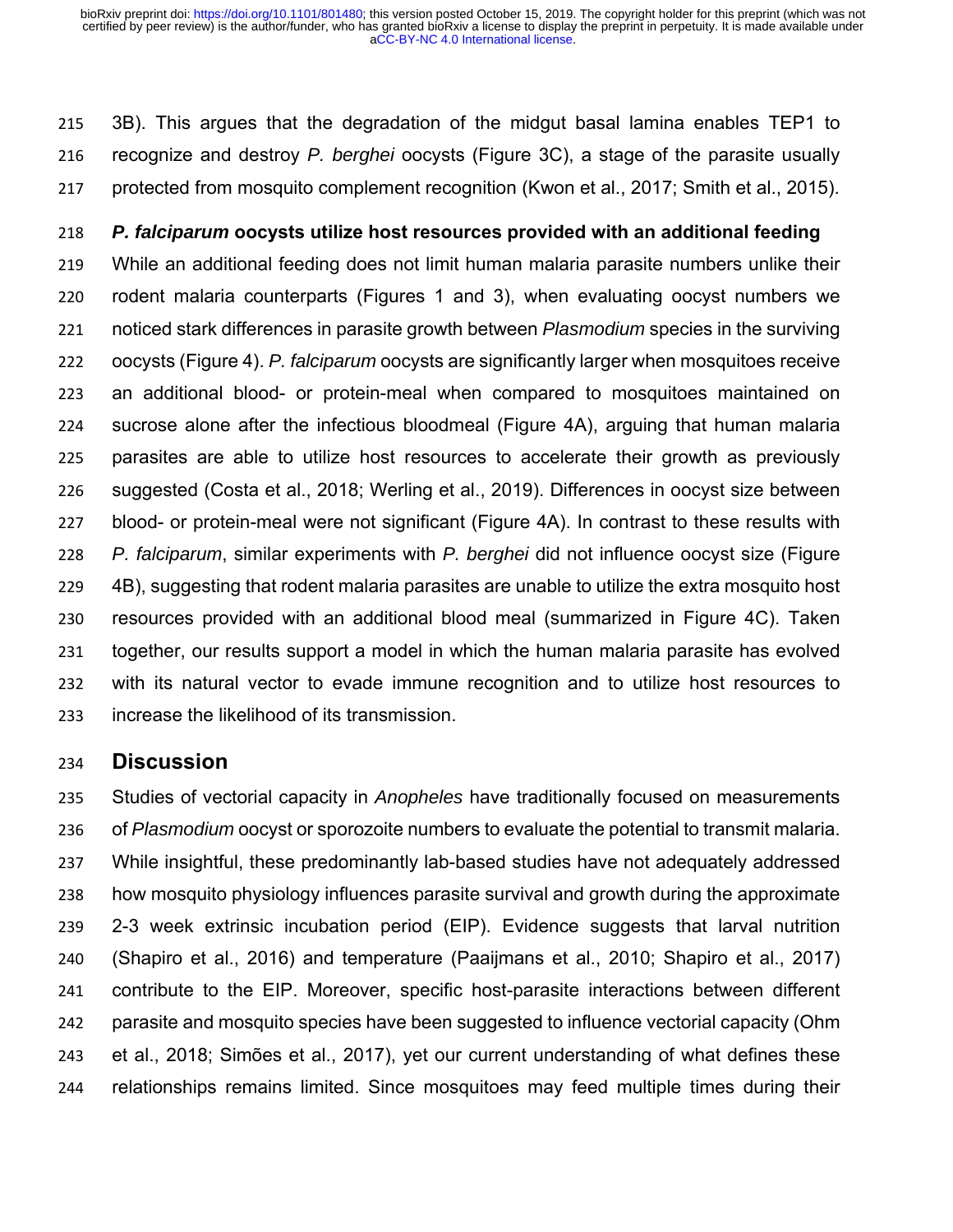lifespan, we hypothesized that an additional blood meal could influence parasite infection. Here we demonstrate that an additional blood meal significantly impacts *Plasmodium* development in terms of parasite survival and growth, with stark differences between human and rodent malaria parasites to evade immune recognition and to utilize nutrients provided by their mosquito host. These traits have likely evolved in *P. falciparum* through interactions with *An. gambiae* as its natural vector, while the laboratory model, *P. berghei*, has not been under similar selective pressures.

 When challenged with an additional blood meal four days post-infection (the approximate time to potentially find a new host after completing a gonotrophic cycle), we see a dramatic reduction in the number of *P. berghei* oocysts, a phenotype recapitulated by similarly feeding on a protein meal. These results suggest that the effects of *P. berghei* killing are independent of the host blood meal, and more likely caused by the distention of the mosquito midgut following feeding. Ingestion of a blood- or protein-meal results in dramatic changes to midgut epithelium cell morphology, causing a flattening of the columnar cells, the loss of microvilli, and substantial degradation of the basal lamina (Dong et al., 2017; Sodja et al., 2007). This agrees with our CHP assays demonstrating the presence of degraded collagen shortly after taking a blood- or protein-meal, suggesting that the integrity of the basal lamina is compromised during distention, enabling the exposure of developing oocysts to components of the mosquito hemolymph.

 Experiments with a TEP1 mutant line demonstrate the involvement of TEP1 and mosquito complement function in the killing of *P. berghei* oocysts following an additional blood- meal, contrasting previous results arguing that TEP1-mediated killing responses only target *Plasmodium* ookinetes (Blandin et al., 2004; Kwon et al., 2017; Smith et al., 2015). However, our data suggest that TEP1 can only recognize *P. berghei* early oocysts once the integrity of the basal lamina has been compromised by the distention of the midgut following an additional feeding. This supports a model in which the mosquito basal lamina serves as an integral physical barrier to protect the development of *P. berghei* from the mosquito innate immune system. In addition, these data argue that TEP1 recognition is temporally sensitive, where TEP1 binding and lysis is limited to the narrow time window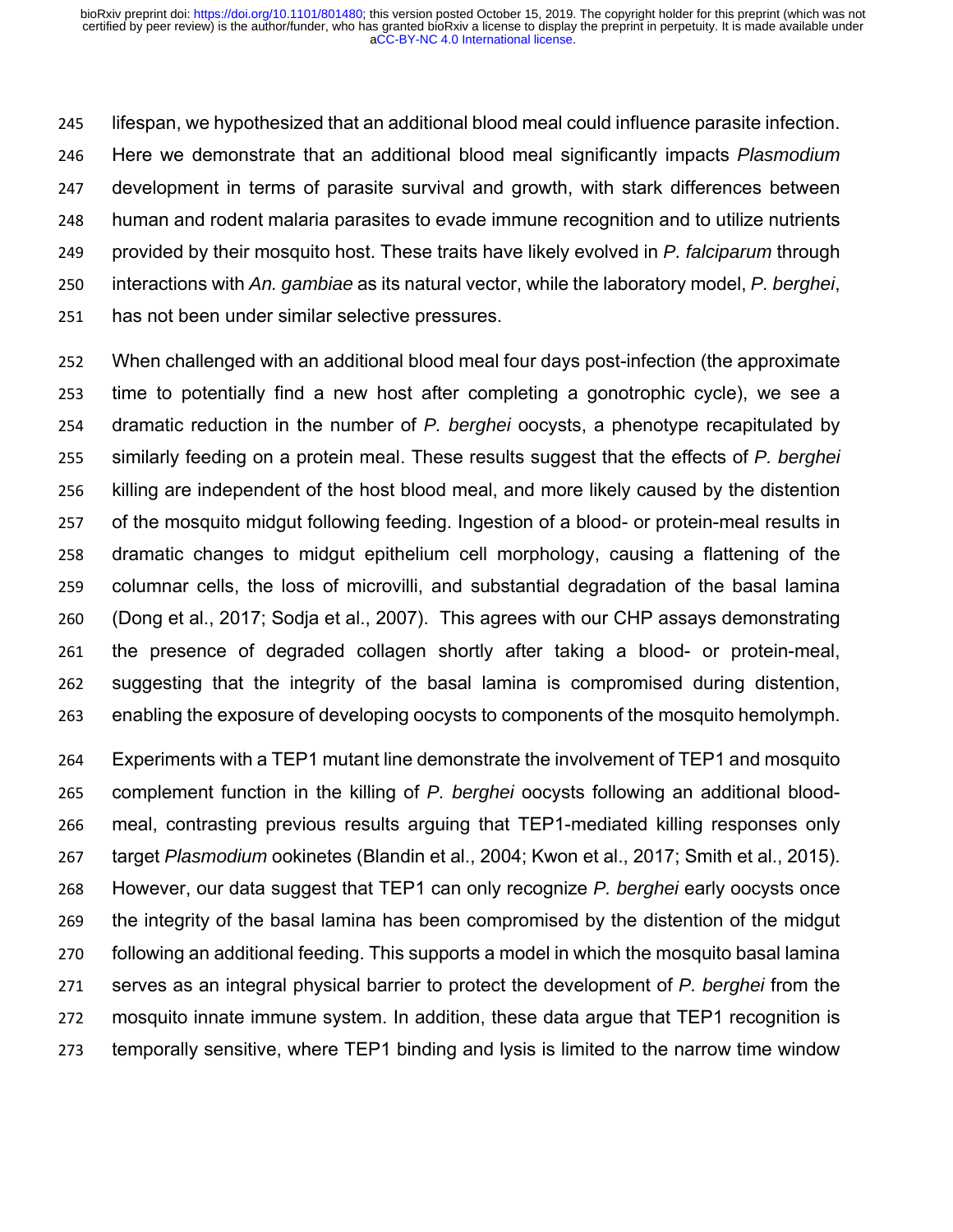before damage to the basal lamina is repaired at either the ookinete or oocyst stages of the parasite.

 Therefore, it is of interest that an additional blood- or protein-meal does not similarly influence *P. falciparum* oocysts four days post-infection, suggesting that parasites surviving the transition into early oocysts can evade immune detection by mosquito complement. This is supported by previous work demonstrating the role of a parasite surface protein, P47, in complement evasion by *Plasmodium* ookinetes (Molina-Cruz et al., 2013, 2015; Ukegbu et al., 2017). As a result, we speculate that *P. falciparum* ookinetes able to evade complement recognition are also likely protected during the oocyst stage.

 In addition to evaluating the effects of additional blood-feeding on parasite survival at four days post-infection, we also examined mature oocyst numbers when challenged at eight days post-infection once parasites have begun sporogony. However, at this later stage of parasite development, an additional blood-feeding did not affect either rodent or human malaria parasites. This suggests that there are differences in recognition of early and mature *P. berghei* oocysts, where only early oocysts are recognized by mosquito complement following an additional blood-meal. At present, why mature *Plasmodium*  oocysts are no longer susceptible to killing remains unclear. This may be due to differences in immune detection, or alternatively, mature oocysts may have reached a stage of development in which they become immune privileged. There is support for the former due to the turnover of oocyst capsule proteins at the onset of sporogony (Smith and Barillas-Mury, 2016), which could potentially remove protein(s) involved in mosquito complement recognition of developing oocysts.

 Based on differences in oocyst size observed during the initial evaluations of our infection experiments, we measured *Plasmodium* oocysts in response to an additional blood- or protein-meal. While no differences in *P. berghei* oocyst size were detected, *P. falciparum* oocysts significantly increased following additional feeding, suggesting that human malaria parasites utilize the added resources provided in a blood- or protein-meal to increase their growth. Previous work argues that the increase in lipid resources that accompany feeding are utilized by the developing oocyst for growth and sporozoite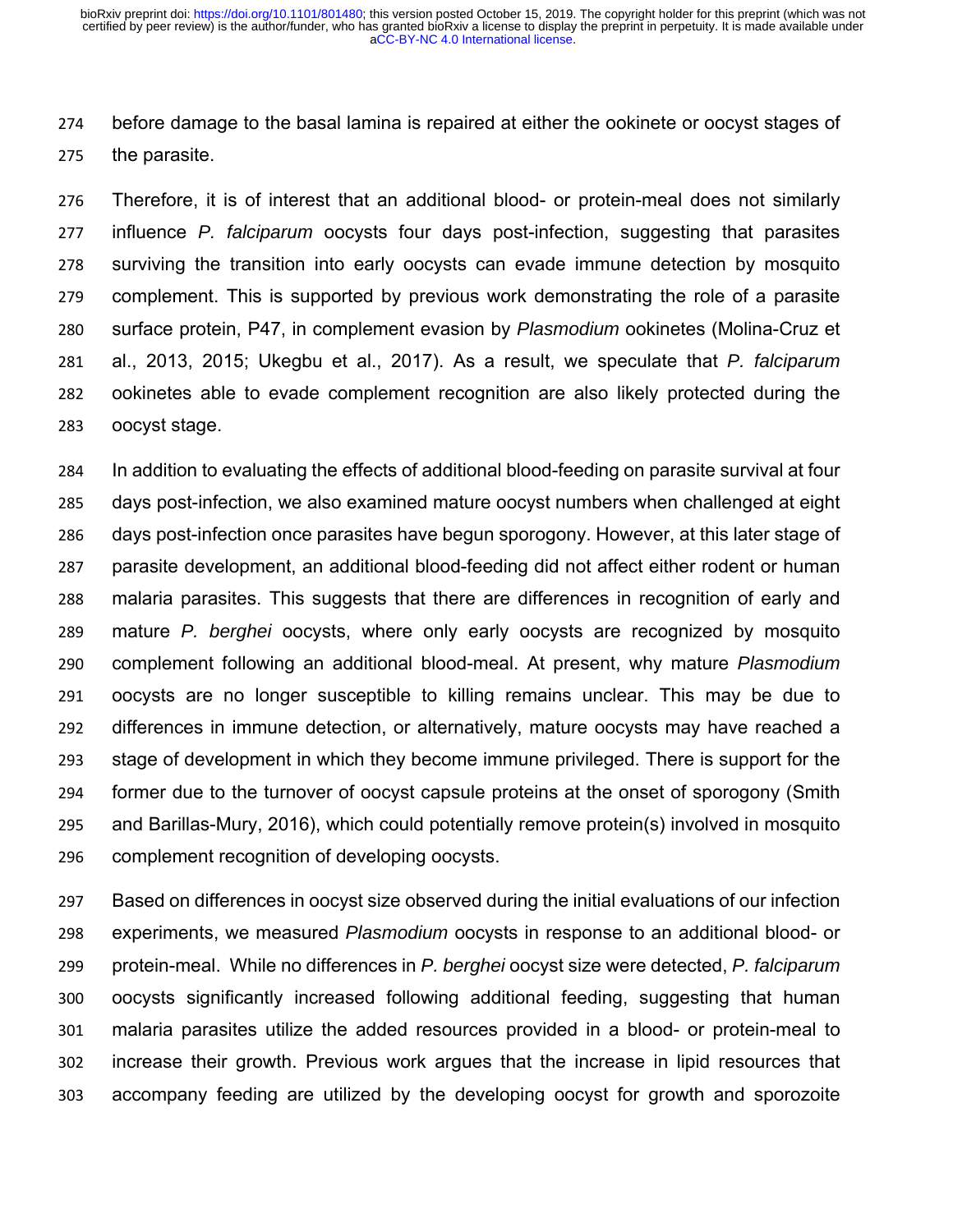production (Costa et al., 2018; Werling et al., 2019). Moreover, an additional feeding increases the number of *P. falciparum* salivary gland sporozoites (Ponnudurai et al., 1989; Rosenberg and Rungsiwongse, 1991), arguing that this increased growth may enhance the potential for malaria transmission.

 The impacts of an additional blood-meal were recently described in other vector-pathogen systems. In *Aedes aegypti* and *Ae. albopictus*, an additional blood-meal enhances arbovirus dissemination, increasing the transmission potential of ZIKV, DENV, and CHIKV (Armstrong et al., 2018). Moreover, sequential blood-feeding in sand flies leads to increased *Leishmania* parasite numbers and an improved frequency of transmission (Serafim et al., 2018). These examples suggest that blood-feeding is a conserved, yet relatively unexplored, mechanism for pathogens to decrease the EIP in their respective vector hosts.

 Together, our experiments argue that human malaria parasites have developed the ability to evade immune detection and to utilize host resources in their natural mosquito vector. This in contrast to our experiments with rodent malaria parasites, which represent a non- natural system widely used in laboratory studies. This argues that *Plasmodium* species have evolved within their mosquito host, not only to evade immune detection as previously described (Collins et al., 1986; Molina-Cruz et al., 2012, 2015), but to also exploit resources provided with an additional blood-meal to accelerate their development and increase the chances of transmission. As a result, we believe our findings are an important advancement in our understanding of host-parasite interactions and the mechanisms that define vectorial capacity for the transmission of malaria.

# **Acknowledgements**

 We would like to thank Doug Brackney for open discussions regarding this project and sharing protocols for CHP staining. We would also like to thank the Johns Hopkins Malaria Research Institute parasite and insectary core facility. This work was supported by the National Science Foundation Graduate Research Fellowship Program under Grant No. 1744592 to R.A.R, the Agricultural Experiment Station at Iowa State University to R.C.S, and by the National Institutes of Health, National Institute of Allergy and Infectious Diseases (R01AI122743 to G.D. and R21 AI44705 to R.C.S.).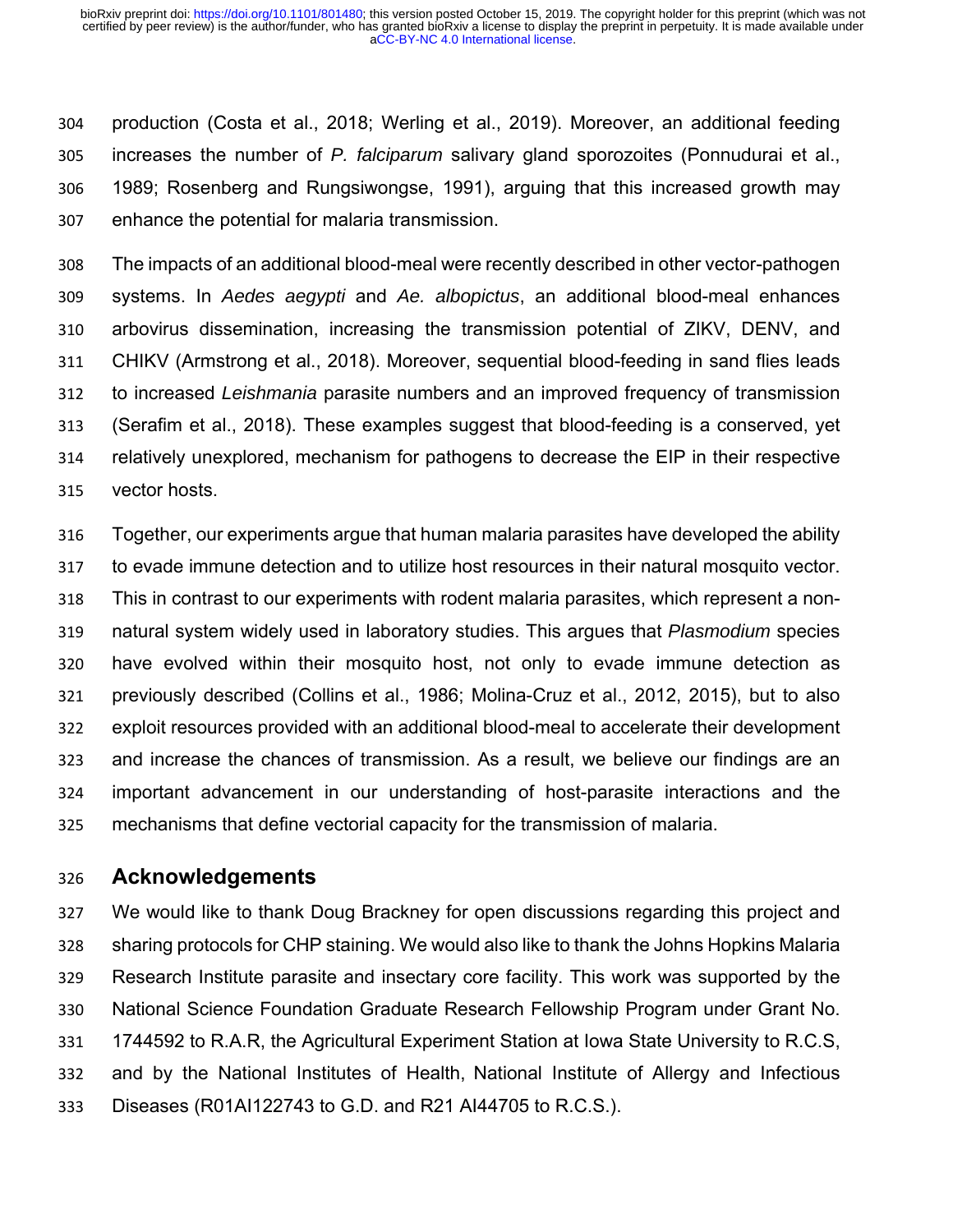#### **References**

- Armstrong, P.M., Ehrlich, H., Bransfield, A., Warren, J.L., Pitzer, V.E., and Brackney, D.E.
- (2018). Successive bloodmeals enhance virus dissemination within mosquitoes and increase transmission potential. BioRxiv 1–26.
- Arrighi, R.B.G., and Hurd, H. (2002). The role of *Plasmodium berghei* ookinete proteins in binding to basal lamina components and transformation into oocysts. Int. J. Parasitol. *32*, 91–98.
- Arrighi, R.B.G., Lycett, G., Mahairaki, V., Siden-Kiamos, I., and Louis, C. (2005). Laminin and the malaria parasite's journey through the mosquito midgut. J. Exp. Biol. *208*, 2497– 2502.
- Blandin, S., Shiao, S.H., Moita, L.F., Janse, C.J., Waters, A.P., Kafatos, F.C., and Levashina, E.A. (2004). Complement-like protein TEP1 is a determinant of vectorial capacity in the malaria vector *Anopheles gambiae*. Cell *116*, 661–670.
- Collins, F.H., Sakai, R.K., Vernick, K.D., Paskewitz, S., Seeley, D.C., Miller, L.H., Collins, W.E., Campbell, C.C., and Gwadz, R.W. (1986). Genetic selection of a *Plasmodium*-refractory strain of the malaria vector *Anopheles gambiae*. Science *234*, 607–610.
- Costa, G., Gildenhard, M., Eldering, M., Lindquist, R.L., Hauser, A.E., Sauerwein, R., Goosmann, C., Brinkmann, V., Carrillo-Bustamante, P., and Levashina, E.A. (2018). Non- competitive resource exploitation within mosquito shapes within-host malaria infectivity and virulence. Nat. Commun. *9*, 3474.
- Dong, S., Balaraman, V., Kantor, A.M., Lin, J., Grant, D.A.G., Held, N.L., and Franz, A.W.E. (2017). Chikungunya virus dissemination from the midgut of *Aedes aegypti* is associated with temporal basal lamina degradation during bloodmeal digestion. PLoS Negl. Trop. Dis. *11*, 1–26.
- Ferguson, H.M., and Read, A.F. (2004). Mosquito appetite for blood is stimulated by *Plasmodium chaboudi* infections in themselves and their vertebrate hosts. Malar. J. *3*, 12.
- Fraiture, M., Baxter, R.H.G., Steinert, S., Chelliah, Y., Frolet, C., Quispe-Tintaya, W., Hoffmann, J. A., Blandin, S. A., and Levashina, E. A. (2009). Two mosquito LRR proteins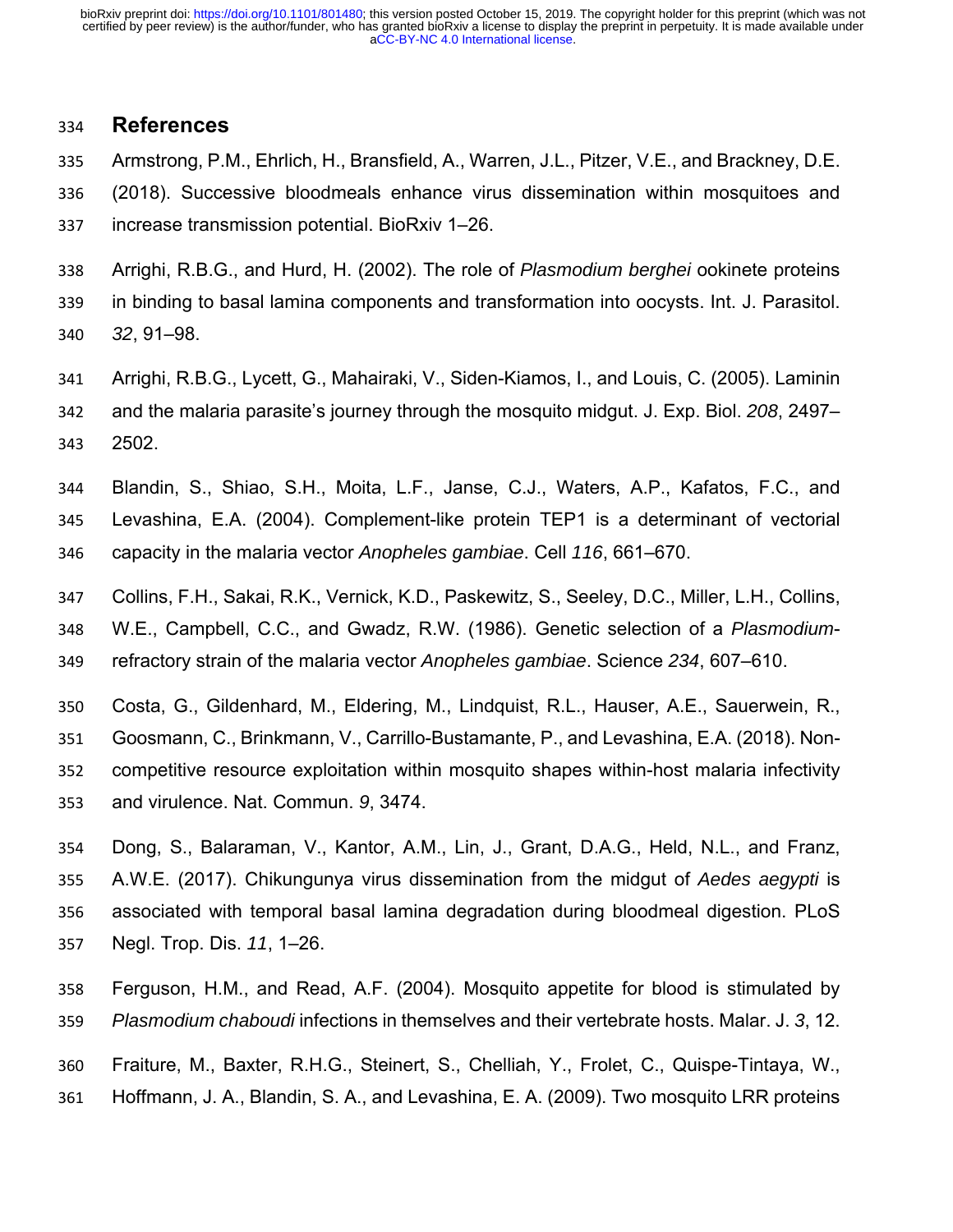- function as complement control factors in the TEP1-mediated killing of *Plasmodium*. Cell Host Microbe *5*, 273–284.
- Gupta, L., Molina-Cruz, A., Kumar, S., Rodrigues, J., Dixit, R., Zamora, R.E., and Barillas-
- Mury, C. (2009). The STAT pathway mediates late-phase immunity against *Plasmodium* in the mosquito *Anopheles gambiae*. Cell Host Microbe *5*, 498–507.
- 
- Hurd, H., Taylor, P.J., Adams, D., Underhill, A., and Eggleston, P. (2005). Evaluating the costs of mosquito resistance to malaria parasites. Evolution *59*, 2560–2572.
- Hwang, J., Huang, Y., Burwell, T.J., Peterson, N.C., Connor, J., Weiss, S.J., Yu, S.M.,
- and Li, Y. (2017). *In situ* imaging of tissue remodeling with collagen hybridizing peptides.
- ACS Nano *11*, 9825–9835.
- Kwon, H., and Smith, R.C. (2019). Chemical depletion of phagocytic immune cells in *Anopheles gambiae* reveals dual roles of mosquito hemocytes in anti-*Plasmodium* immunity. Proc. Natl. Acad. Sci. *116*, 201900147.
- Kwon, H., Arends, B.R., and Smith, R.C. (2017). Late-phase immune responses limiting oocyst survival are independent of TEP1 function yet display strain specific differences in *Anopheles gambiae*. Parasit. Vectors *10*, 369.
- Molina-Cruz, A., DeJong, R.J., Ortega, C., Haile, A., Abban, E., Rodrigues, J., Jaramillo- Gutierrez, G., and Barillas-Mury, C. (2012). Some strains of *Plasmodium falciparum*, a human malaria parasite, evade the complement-like system of *Anopheles gambiae* mosquitoes. Proc. Natl. Acad. Sci. *109*, E1957–E1962.
- Molina-Cruz, A., Garver, L.S., Alabaster, A., Bangiolo, L., Haile, A., Winikor, J., Ortega, C., van Schaijk, B.C.L., Sauerwein, R.W., Taylor-Salmon, E., et al. (2013). The human malaria parasite Pfs47 gene mediates evasion of the mosquito immune system. Science *340*, 984–987.
- Molina-Cruz, A., Canepa, G.E., Kamath, N., Pavlovic, N. V, Mu, J., Ramphul, U.N., Ramirez, J.L., and Barillas-Mury, C. (2015). *Plasmodium* evasion of mosquito immunity and global malaria transmission: The lock-and-key theory. Proc. Natl. Acad. Sci. U. S. A. *112*, 15178–15183.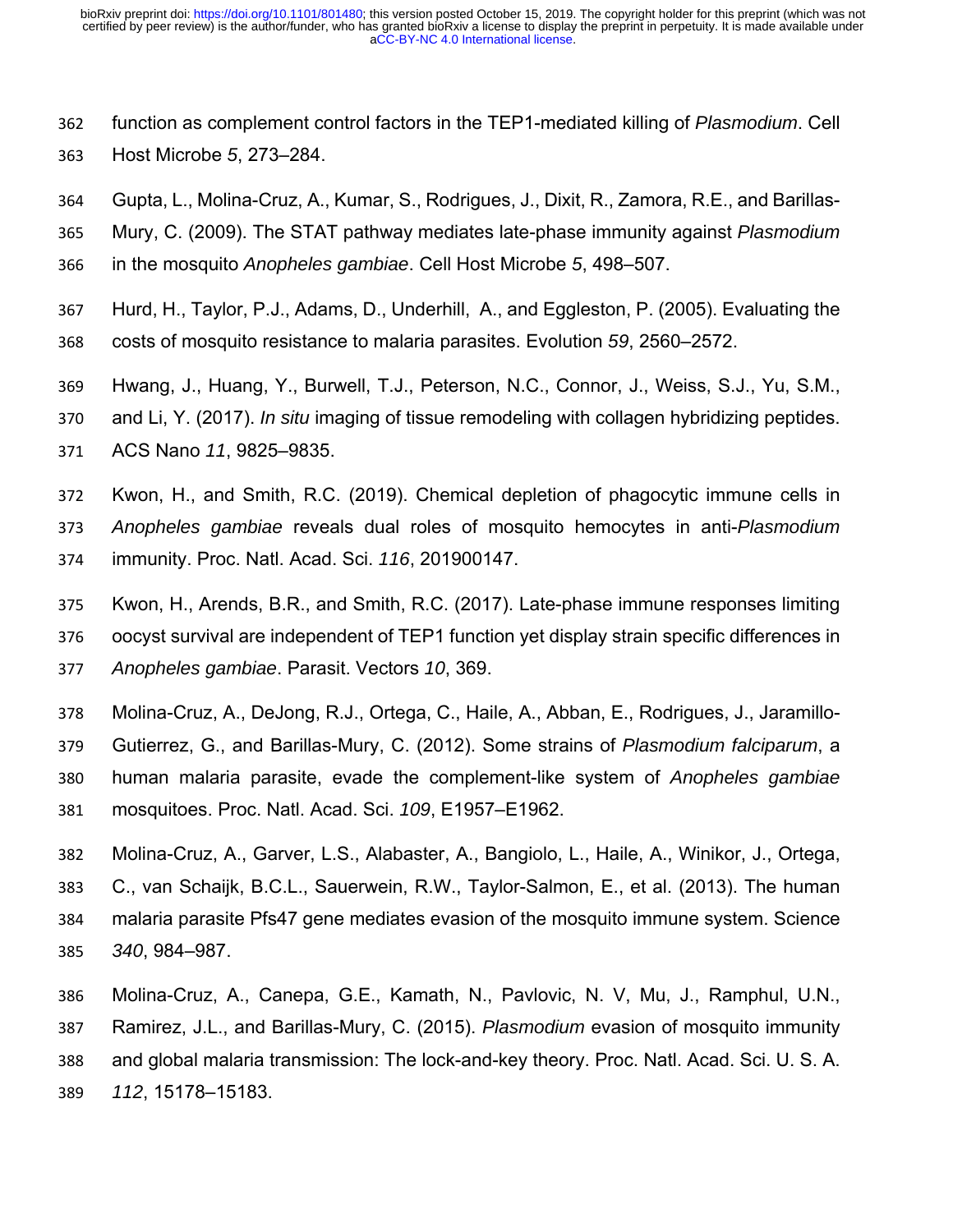- Ohm, J.R., Baldini, F., Barreaux, P., Lefevre, T., Lynch, P.A., Suh, E., Whitehead, S.A.,
- and Thomas, M.B. (2018). Rethinking the extrinsic incubation period of malaria parasites.
- Parasit Vectors *11*, 1–9.
- Paaijmans, K.P., Blanford, S., Bell, A.S., Blanford, J.I., Read, A.F., and Thomas, M.B.
- (2010). Influence of climate on malaria transmission depends on daily temperature
- variation. Proc. Natl. Acad. Sci. U. S. A. *107*, 15135–15139.
- Ponnudurai, T., Lensen, A.H.W., Van Gemert, G.J.A., Bensink, M.P.E., Bolmer, M., and Meuwissen, J.H.E.T. (1989). Sporozoite load of mosquitoes infected with *Plasmodium*
- *falciparum*. Trans. R. Soc. Trop. Med. Hyg. *83*, 67–70.
- Povelones, M., Waterhouse, R.M., Kafatos, F.C., and Christophides, G.K. (2009). Leucine-rich repeat protein complex activates mosquito complement in defense against
- *Plasmodium* parasites. Science *324*, 258–261.
- Ranford-Cartwright, L.C., McGeechan, S., Inch, D., Smart, G., Richterová, L., and Mwangi, J.M. (2016). Characterisation of species and diversity of *Anopheles gambiae* Keele colony. PLoS One *11*, e0168999.
- Rosenberg, R., and Rungsiwongse, J. (1991). The number of sporozoites produced by individual malaria oocysts. Am. J. Trop. Med. Hyg. *45*, 574–577.
- Schneider, C.A., Rasband, W.S., and Eliceiri, K.W. (2012). NIH Image to ImageJ: 25 years of image analysis. Nat. Methods *9*, 671–675.
- Serafim, T., Coutinho-Abreu, I. V, Oliviera, F., Meneses, C., Kamhawi, S., and Valenzuela, J.G. (2018). Sequential blood meals promote *Leishmania* replication and reverse metacyclogenesis augmenting vector infectivity. Nat. Microbiol. *3*, 548–555.
- Shapiro, L.L.M., Murdock, C.C., Jacobs, G.R., Thomas, R.J., and Thomas, M.B. (2016).
- Larval food quantity affects the capacity of adult mosquitoes to transmit human malaria.
- Proc. R. Soc. B Biol. Sci. *283*.
- Shapiro, L.L.M., Whitehead, S.A., and Thomas, M.B. (2017). Quantifying the effects of temperature on mosquito and parasite traits that determine the transmission potential of human malaria. PLoS Biol. *15*, 1–21.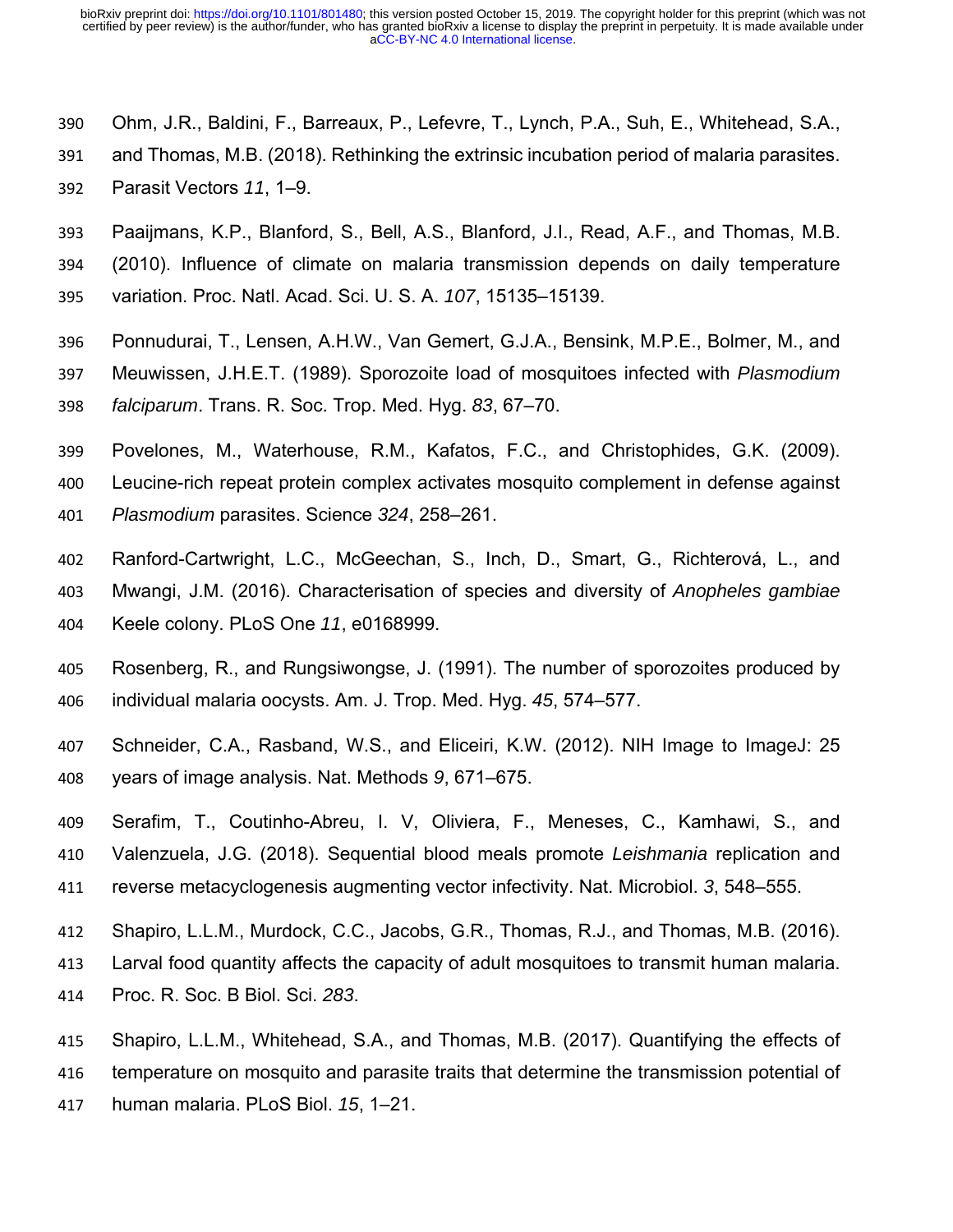- Simões, M.L., Mlambo, G., Tripathi, A., Dong, Y., and Dimopoulos, G. (2017). Immune
- regulation of *Plasmodium* is *Anopheles* species specific and infection intensity dependent. MBio *8*, 1–13.
- Smidler, A.L., Terenzi, O., Soichot, J., Levashina, E. A., and Marois, E. (2013). Targeted mutagenesis in the malaria mosquito using TALE nucleases. PLoS One *8*, 1–9.
- Smith, R.C., and Barillas-Mury, C. (2016). *Plasmodium* oocysts: overlooked targets of mosquito immunity. Trends Parasitol. *32*, 979–990.
- Smith, R.C., Vega-Rodríguez, J., and Jacobs-Lorena, M. (2014). The *Plasmodium* bottleneck: malaria parasite losses in the mosquito vector. Mem. Inst. Oswaldo Cruz *109*, 644–661.
- Smith, R.C., Barillas-Mury, C., and Jacobs-Lorena, M. (2015). Hemocyte differentiation mediates the mosquito late-phase immune response against *Plasmodium* in *Anopheles gambiae*. Proc. Natl. Acad. Sci. *112*, E3412-20.
- Sodja, A., Fujioka, H., Lemos, F.J.A., Donnelly-Doman, M., and Jacobs-Lorena, M. (2007). Induction of actin gene expression in the mosquito midgut by blood ingestion correlates with striking changes of cell shape. J. Insect Physiol. *53*, 833–839.
- Ukegbu, C.V., Giorgalli, M., Yassine, H., Ramirez, J.L., Taxiarchi, C., Barillas-Mury, C., Christophides, G.K., and Vlachou, D. (2017). *Plasmodium berghei* P47 is essential for ookinete protection from the *Anopheles gambiae* complement-like response. Sci. Rep. *7*, 6026.
- Werling, K., Shaw, W.R., Itoe, M.A., Westervelt, K.A., Marcenac, P., Paton, D.G., Peng, D., Singh, N., Smidler, A.L., South, A., et al. (2019). Steroid hormone function controls non-competitive *Plasmodium* development in *Anopheles*. Cell *177*, 1–11.
- WHO (2018). World Malaria Report. 2018. ISBN 978 92 4 156469 4.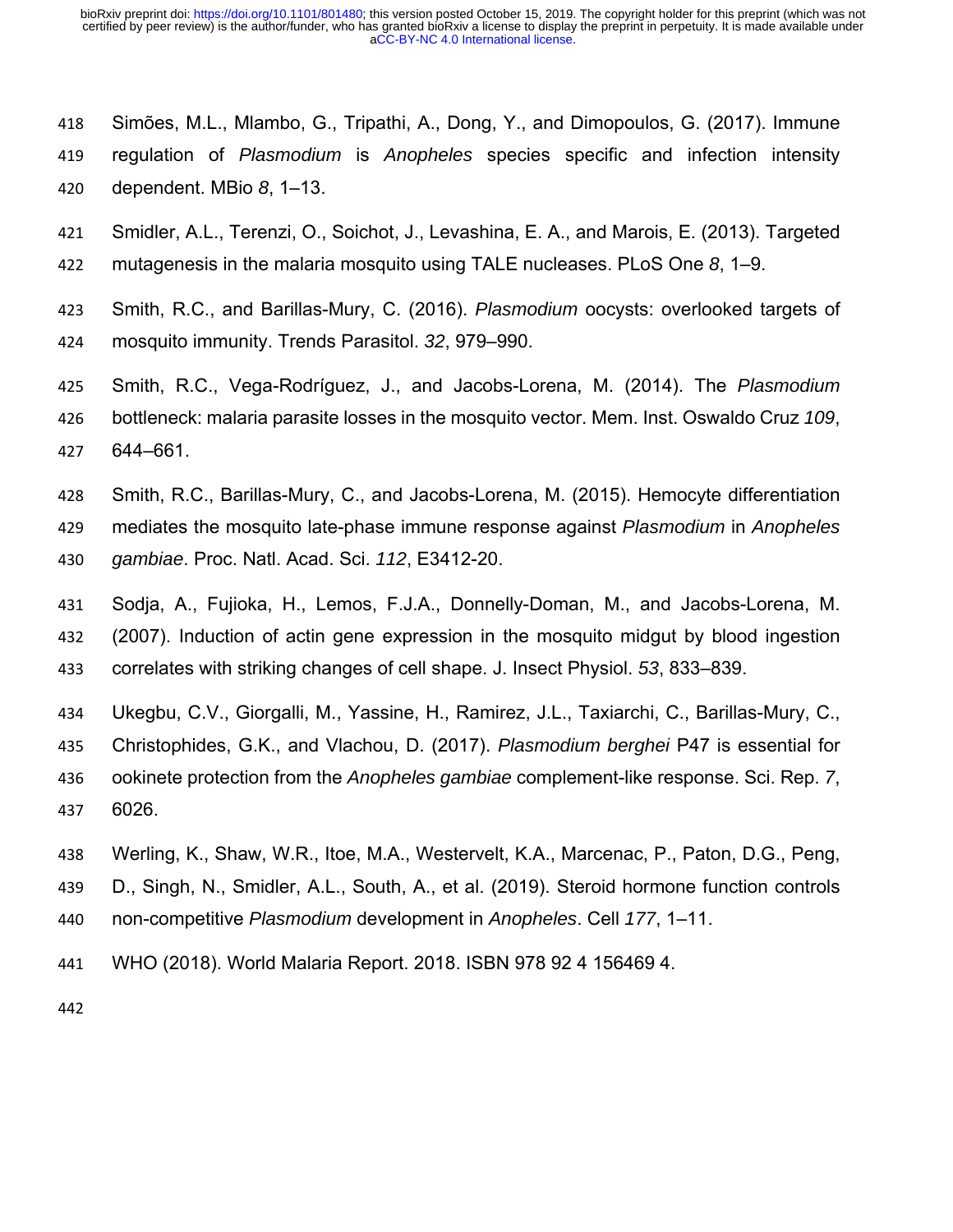

 **Figure 1**. **Additional feeding differentially impacts rodent and human malaria parasite survival.** Experimental overview of *An. gambiae* feeding experiments where mosquitoes were initially challenged with *P. berghei*, then either maintained on sugar or received an additional uninfected blood- or protein-meal four days post infection (A). Oocyst numbers were examined at eight days post-infection for mosquitoes receiving an additional blood- (B) or protein-meal (C). Similar experiments were performed with *P. falciparum* (D), where oocyst numbers were evaluated at eight days post-infection following an additional blood- or protein-meal (E). To examine potential temporal effects on survival, experiments were outlined where mosquitoes were initially infected with *P. berghei* or *P. falciparum* and were maintained on sugar or received an additional uninfected blood-meal eight days post infection (F). Oocyst numbers were evaluated at ten days post-infection for *P. berghei* (G) and *P. falciparum* (H). For all experiments, each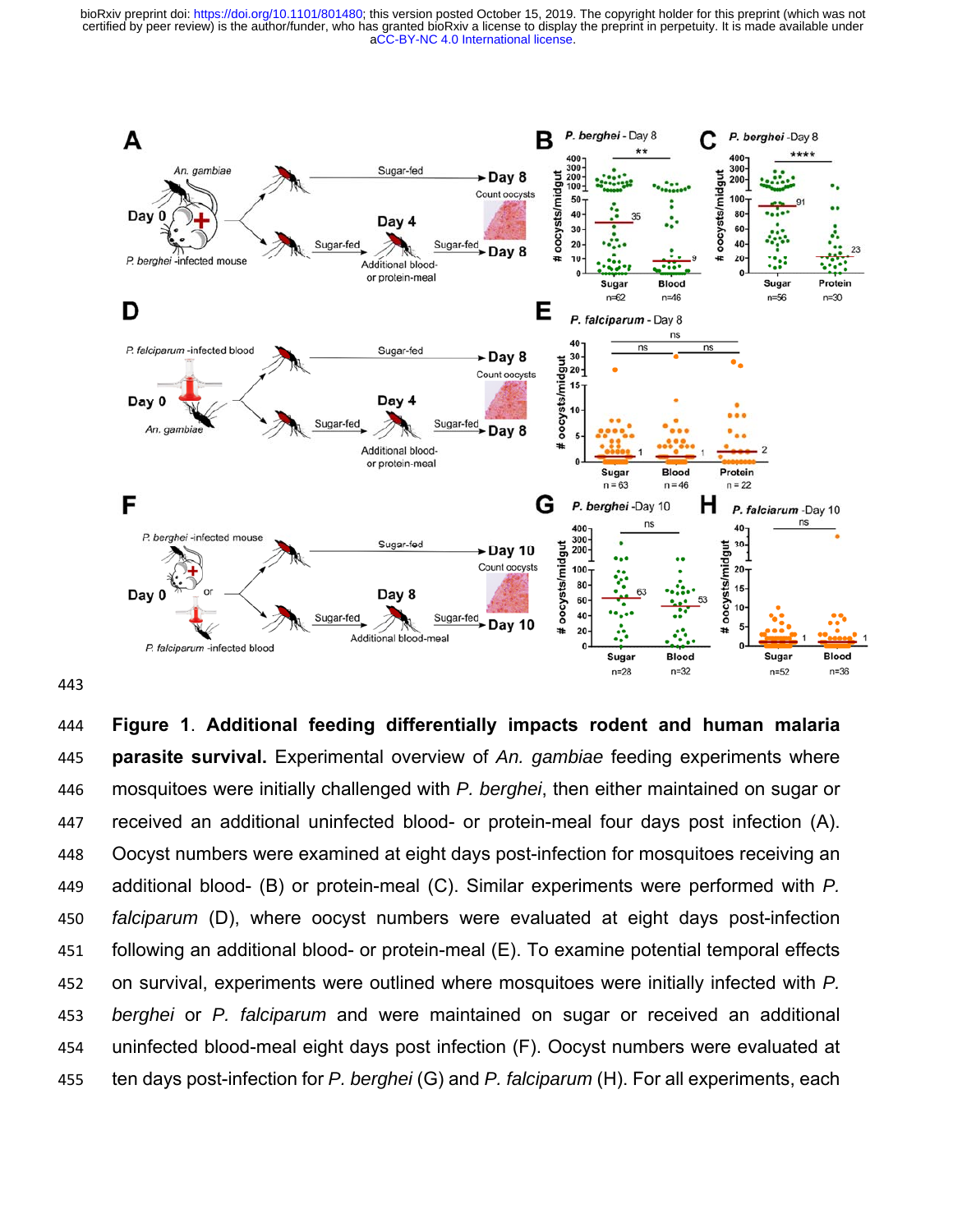dot represents the number of parasites on an individual midgut, with the median value denoted by a horizontal red line. Data were pooled from 3 or more independent experiments with statistical analysis determined by Mann–Whitney analysis. Asterisks denote significance (\*\**P* < 0.01, \*\*\*\**P* < 0.0001). n = number of mosquitoes examined per group, ns = not significant.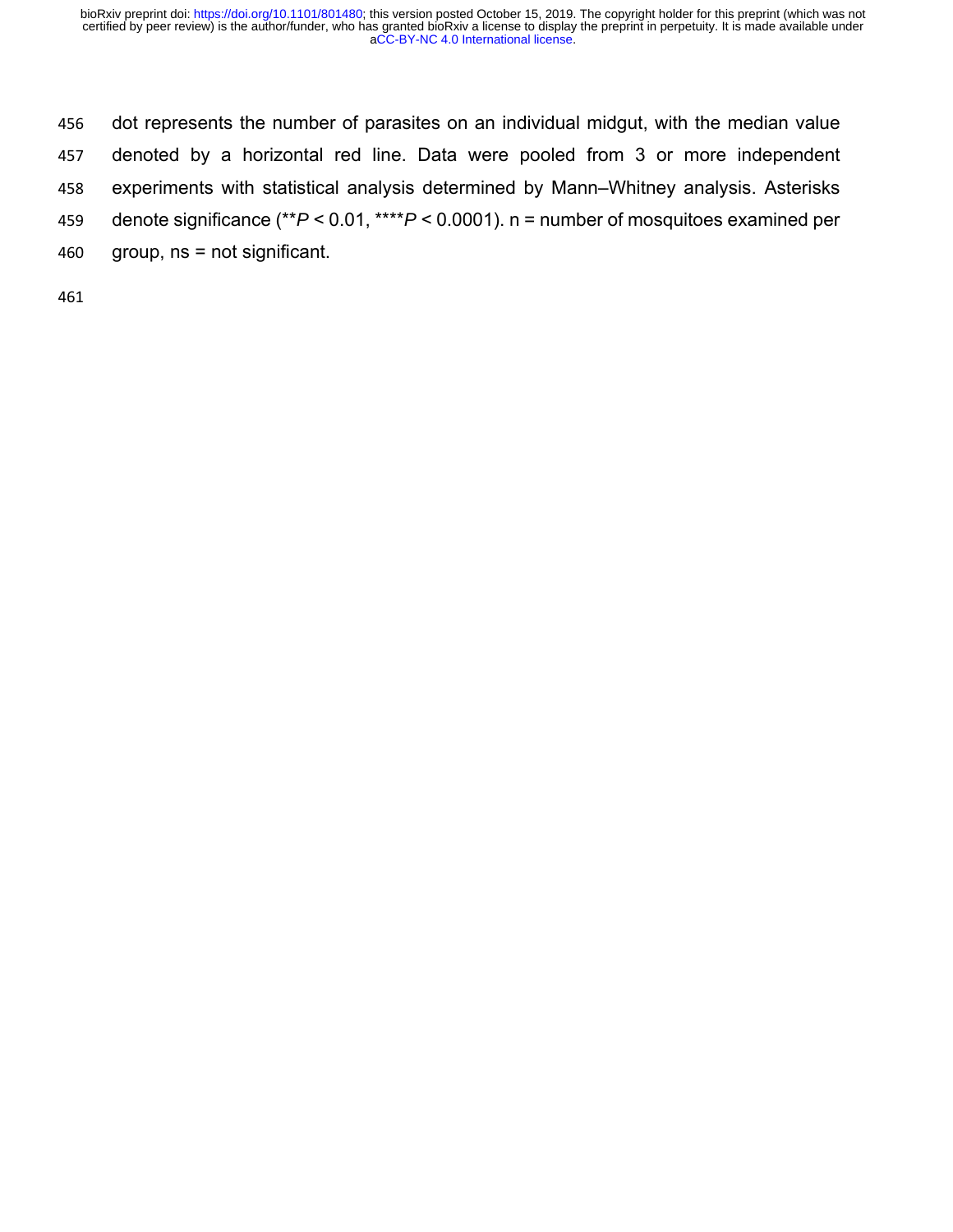

 **Figure 2**. Mosquito feeding promotes the degradation of the midgut basal lamina. Using a fluorescein-labeled collagen hybridizing peptide (CHP) to detect degraded collagen, midgut basal lamina integrity was examined temporally at 3, 6, 18, 24 and 48 hours following blood- or protein-feeding (A). Heat-treated midguts (70° for 10 min. in 1x PBS) were used as a (+) control sample. The CHP fluorescence signal was quantified with Image J for each sample, and used to determine the relative fluorescence at each time point following blood-feeding (B) or protein-feeding (C). Significance was determined using a one-way ANOVA with a Holm-Sidak's multiple comparisons test for comparison to the naïve (0 hr) timepoint. Asterisks denote significance (\*\*\**P* < 0.001, \*\*\*\**P* < 0.0001).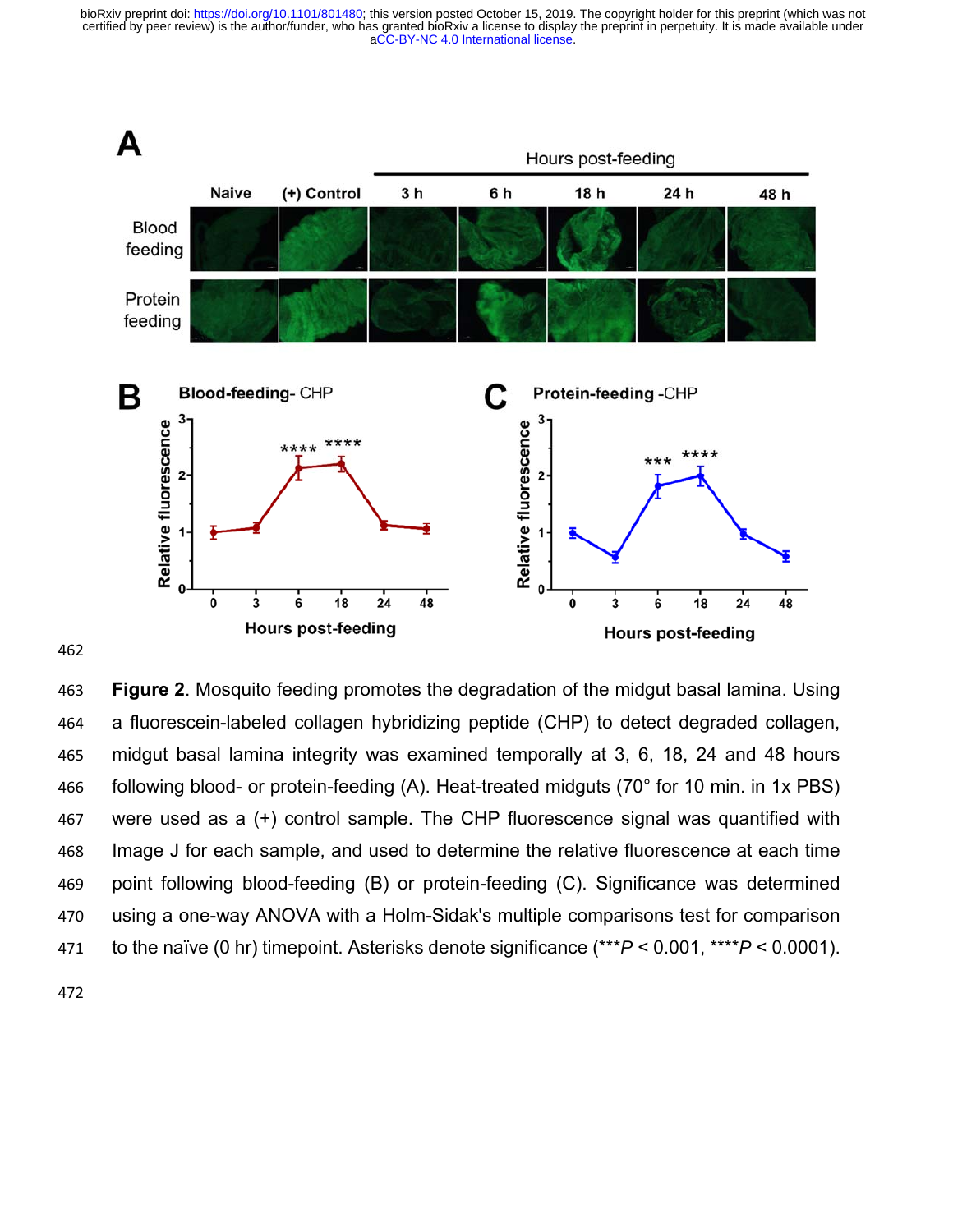

 **Figure 3**. **Additional feeding enables the recognition and killing of** *P. berghei* **oocysts by mosquito complement.** Immunofluorescence assays were performed to examine TEP1 localization on developing oocysts when maintained on sugar or following an additional blood-meal. (A). Oocysts were identified by circumsporozoite protein (CSP) 478 staining, enabling the ability to determine the percentage of TEP1<sup>+</sup> oocysts from both experimental conditions. Additional feeding experiments were performed on either wild- type (WT) or mutant TEP1 (ΔTEP1) lines to confirm the involvement of mosquito complement in oocyst recognition and killing (B). Oocyst numbers were evaluated eight days post-infection. (C) Model for the role of mosquito complement via TEP1 recognition and killing of *P. berghei* oocysts. All results were examined by Mann-Whitney analysis where asterisks denote significance (\*\**P* < 0.01, \*\*\*\**P* < 0.0001). Scale bar: 10 μm. n = number of mosquitoes examined, ns = not significant.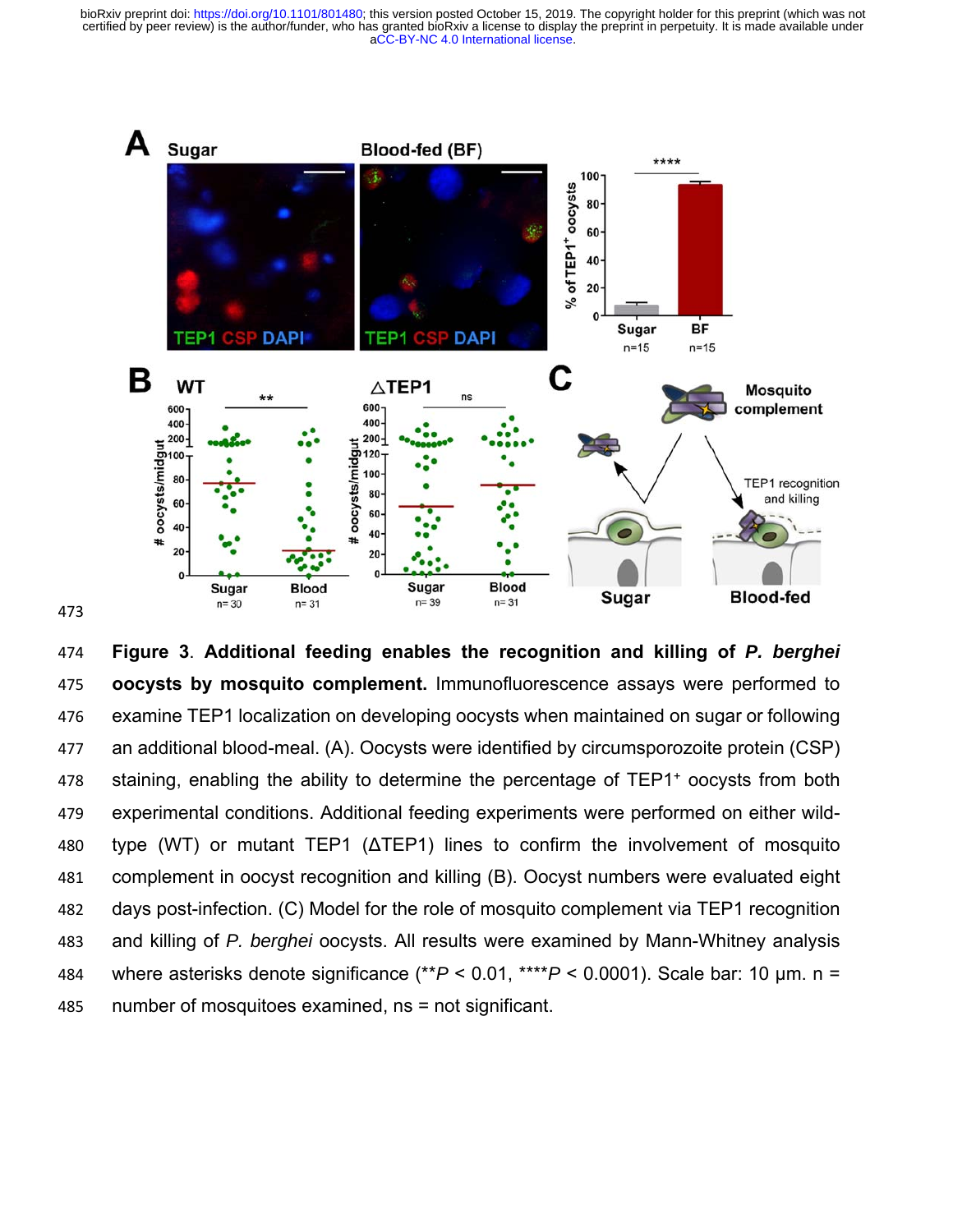



 **Figure 4**. **Human malaria parasites utilize host resources provided by an additional feeding to enhance their growth.** *P. falciparum* (A) or *P. berghei* (B) oocysts were examined at eight days post-infection. The size of individual oocysts from mosquitoes maintained on sugar or that received an additional blood- or protein-meal were measured using Image J and compared by relative size across conditions. Representative images are shown on the right. Based on growth differences and supported literature, we propose